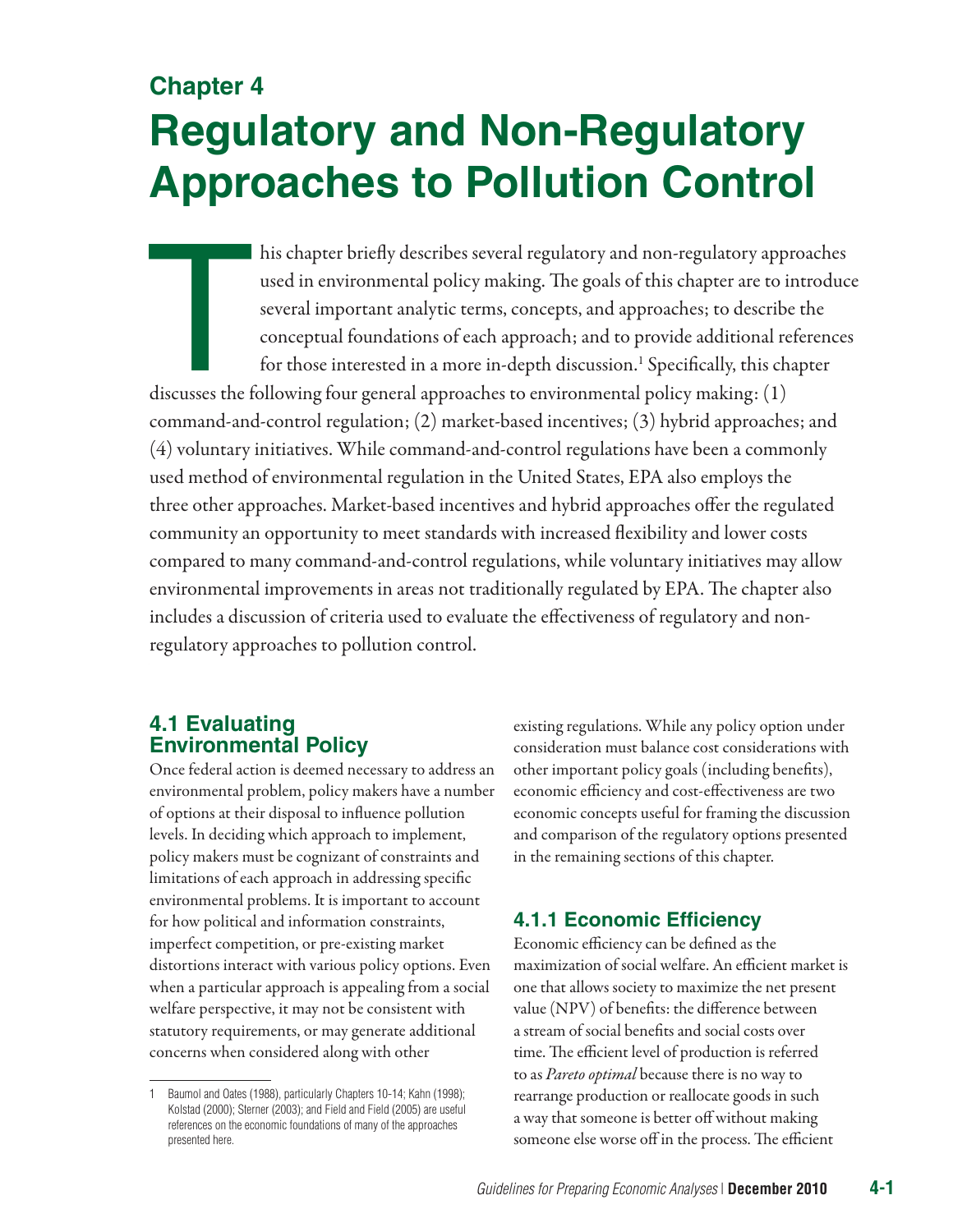level of production occurs without government intervention in a market characterized by no market failures or externalities (see Appendix A for a more detailed discussion of efficiency and for a graphical representation of the efficient point of production). Government intervention may be justified, however, when a market failure or externality exists (see Appendix A), in which case the government may attempt to determine the socially optimal point of production once such externalities have been internalized. Said differently, government analysts may evaluate which of the various policy approaches under consideration maximizes the benefits of reducing environmental damages, net the resulting abatement costs.

Conceptually, the socially optimal level is determined by reducing emissions until the benefit of abating one more unit of pollution (i.e., the marginal abatement benefit) — measured as a reduction in damages — is equal to the cost of abating one additional unit (i.e., the marginal abatement cost).<sup>2</sup> In the simplest case, when each polluter chooses the level at which to emit according to this decision rule (i.e., produce at a level at which the marginal abatement benefit is equal to the marginal abatement cost), an efficient aggregate level of emissions is achieved when the cost of abating one more unit of pollution is equal across all polluters. Any other level of emissions would result in a reduction in net benefits.

This definition of efficiency describes the simplest possible world where a pollutant is a uniformly mixed flow pollutant — the pollutant does not accumulate or vary over time — and the marginal damages that result are independent of location. When pollution levels and damages vary by location, the efficient level of pollution is achieved when marginal abatement costs adjusted by individual transfer coefficients are equal across all polluters. Temporal variability also implies an

adjustment to this equilibrium condition. In the case of a stock pollutant, marginal abatement costs are equal across the discounted sum of damages from today's emissions in all future time periods. In the case of a flow pollutant, this condition should be adjusted to reflect seasonal or daily variations. Under uncertainty, it is useful to think of the efficient level of pollution as a distribution instead of as a single point estimate.

The reality of environmental decision making is that Agency analysts are rarely in the position to select the economically efficient point of production when designing policy. This is partly because the level of abatement required to reduce a particular environmental problem is often determined legislatively, while the implementation of the policy to achieve such a goal is left to the Agency. In cases where the Agency has some say in the stringency of a policy, its degree of flexibility in determining the approach taken varies by statute. This may limit its ability to consider particular approaches or to use particular policy instruments. It is also important to keep in mind analytic constraints. In cases where it is particularly difficult to quantify benefits, cost-effectiveness may be the most defensible analytic framework.

## **4.1.2 Cost-Effectiveness**

The efficiency of a policy option differs from its cost-effectiveness. A policy is cost-effective if it meets a given goal at least cost, but costeffectiveness does not encompass an evaluation of whether that goal has been set appropriately to maximize social welfare. All efficient policies are cost-effective, but it is not necessarily true that all cost-effective policies are efficient. A policy is considered cost-effective when marginal abatement costs are equal across all polluters. In other words, for any level of total abatement, each polluter has the same cost for their last unit abated.

# **4.2 Traditional Commandand-Control or Prescriptive Regulation**

Many environmental regulations in the United States are prescriptive in nature (and are often

<sup>2</sup> The idea that a given level of abatement is efficient — as opposed to abating until pollution is equal to zero — is based on the economic concept of diminishing returns. For each additional unit of abatement, marginal social benefits decrease while marginal social costs of that abatement increase. Thus, it only makes sense to continue to increase abatement until the point where marginal benefits and marginal costs are just equal. Any abatement beyond that point will incur more additional costs than benefits.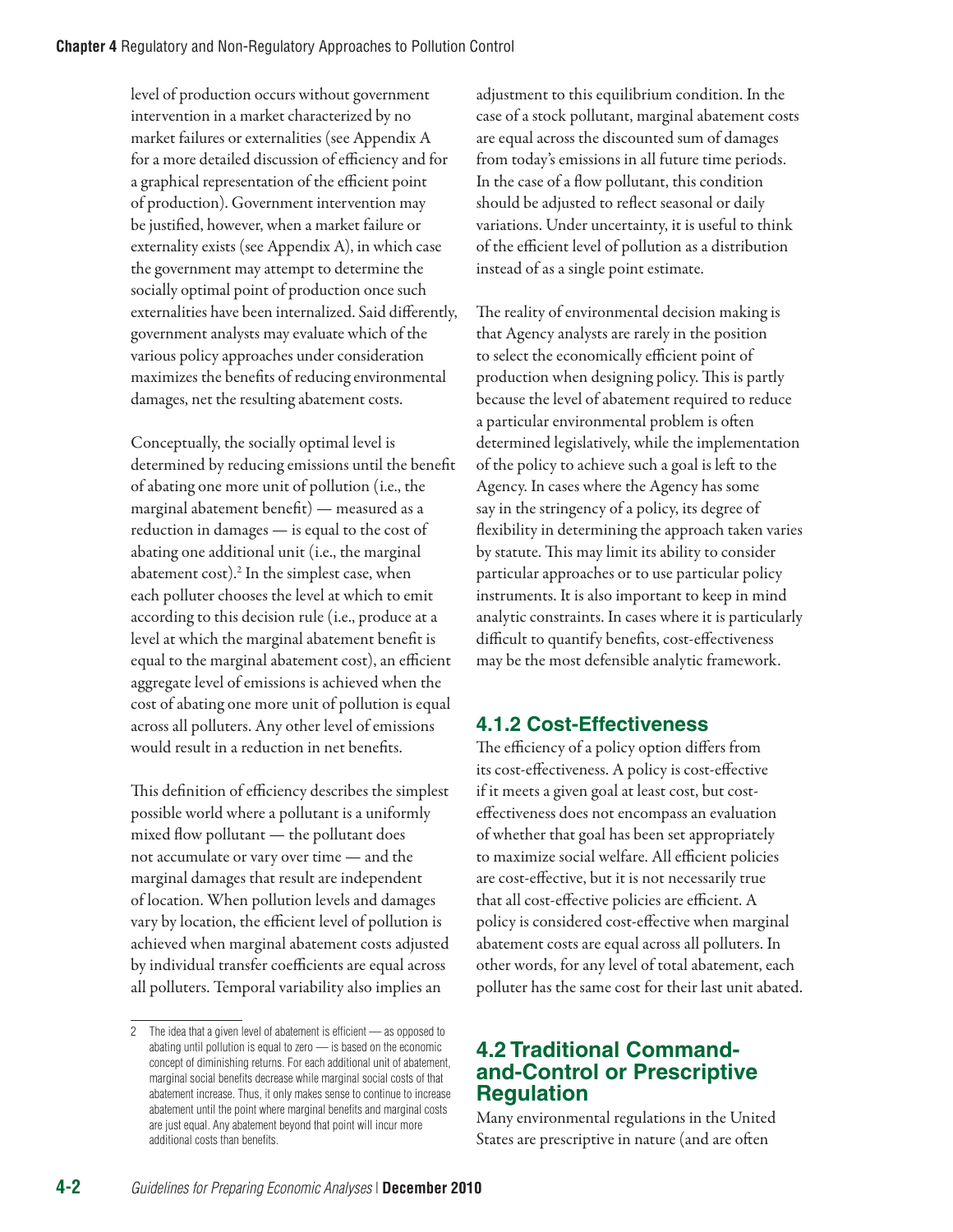referred to as command-and-control regulations). 3 A prescriptive regulation can be defined as a policy that prescribes how much pollution an individual source or plant is allowed to emit and/ or what types of control equipment it must use to meet such requirements. Such a standard is often defined in terms of a source-level emissions rate. Despite the introduction of potentially more costeffective methods for regulating emissions, this type of regulation is still commonly used and is sometimes statutorily required. It is almost always available as a "backstop" if other approaches do not achieve desired pollution limits.

Because a prescriptive standard is commonly defined in terms of an emissions *rate*, it does not directly control the aggregate emission *level*. In such cases, aggregate emissions will depend on the number of polluters and the output of each polluter. As either production or market size increase, so will aggregate emissions. Even when the standard is defined in terms of an emission level per polluting source, aggregate emissions will still be a function of the total number of polluters.

When abatement costs are similar across regulated sources, a source-level standard may be reasonably cost-effective. However when abatement costs vary substantially across polluters, reallocating abatement activities so that some polluters have stricter standards than others could lead to substantial cost savings. If reallocation were possible (e.g., through a nonprescriptive approach), a polluter facing relatively high abatement costs would continue to emit at its current level but would pay for the damages incurred (e.g., by paying a tax or purchasing permits), while a polluter with relatively low abatement costs would reduce its emissions.

Note that regulators can at least partially account for some variability in costs by allowing prescriptive standards to vary according to size of the polluting entity, production processes, geographic location, or other factors. Beyond this, however, a prescriptive standard usually does not allow for reallocation of abatement activities to take place — each entity is still expected to achieve a specified emissions standard. Thus, while pollution may be reduced to the desired level, it is often accomplished at a higher cost under a prescriptive approach. 4

It is common to "grandfather," or exempt, older polluters from new prescriptive regulations, thereby subjecting them to a less stringent standard than newer polluters. Grandfathering creates a bias against constructing new facilities and investing in new pollution control technology or production processes.5 As a result, grandfathered older facilities with higher emission rates tend to remain active longer than they would if the same emissions standard applied to all polluters.

The most stringent form of prescriptive regulation is one in which the standard specifies zero allowable source-level emissions. For instance, EPA has completely banned or phased out the use or production of chlorofluorocarbons (CFCs) and certain pesticides. This approach to regulation is potentially useful in cases where the level of pollution that maximizes social welfare is at or near zero.<sup>6</sup>

Two types of prescriptive regulations exist: technology or design standards; and performancebased standards.

## **4.2.1 Technology or Design Standards**

A *technology* or *design standard*, mandates the specific control technologies or production

<sup>3</sup> Goulder and Parry (2008) refer to these as "direct regulatory instruments" because they feel that "command-and-control" has a "somewhat negative connotation." Ellerman (2003) refers to them as prescriptive regulations. We follow that convention here. Notable exceptions to this type of regulation in the U.S. experience include the phase-down in lead content in gasoline, which allowed trading of credits among refineries and offset programs applied in non-attainment areas. For more information on early applications of market incentives, see U.S. EPA (2001b).

<sup>4</sup> See Tietenberg (2004) for a discussion of empirical studies that examine the cost-effectiveness of prescriptive air pollution regulations. Of the ten studies included, eight found that prescriptive regulations cost at least 78 percent more than the most cost-effective strategy.

<sup>5</sup> For a discussion of grandfathering, see Helfand (1991).

<sup>6</sup> For cases where the optimal level of pollution is at or near zero, the literature also indicates that market-based incentives can sometimes be useful as a transition instrument for the phasing-out of a particular chemical or pollutant. See Sterner (2003) and Kahn (1998).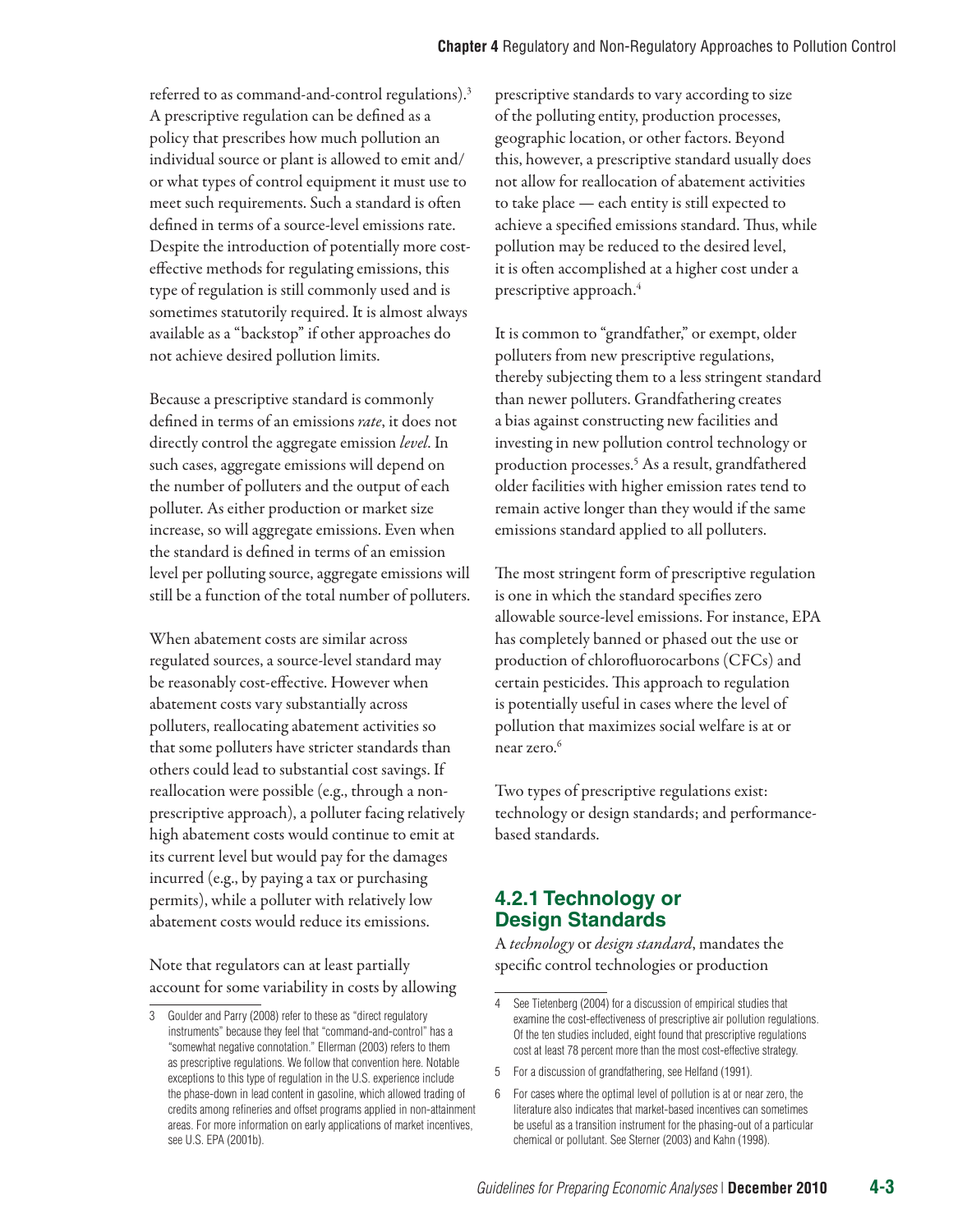#### **Text Box 4.1 - Coase Solution**

Government intervention for the control of environmental externalities is only necessary when parties cannot work out an agreement between themselves. Coase (1960) outlined conditions under which a private agreement between affected parties might result in the attainment of a social welfare maximizing level of pollution without government intervention. First, property rights must be clearly defined. In situations where the resource in question is not "owned" by anyone, there are no incentives to negotiate, and the offending party can "free ride," or continue to pollute, without facing the costs of its behavior.

When property rights have been allocated, a social welfare maximizing solution can be reached regardless of which party is assigned the property rights, although the equity of the assignment may vary. Take for example a farm whose pesticide application to its crops contributes pollution to the well water of nearby homeowners. If property rights of the watershed are assigned to the homeowners, then the farm may negotiate with the homeowners to allow it to continue to use the pesticide. The payment need not be in the form of cash but could be payments in kind. If property rights of the watershed are given to the farm, then the homeowners would have to pay the farm to stop applying the pesticide.

In each case, the effectiveness of the agreement is contingent on meeting additional conditions: bargaining must be possible, and transaction costs must be low. These conditions are more likely to be met when there are only a small number of individuals involved. If either party is unwilling to negotiate or faces high transaction costs, then no private agreement will be reached. Asymmetric information can also hinder the ability of one or more party to come to an agreement. Going back to the example, consider a case where there are many farms in the watershed using the pesticide on their crops. Clearly homeowners would have more difficulty in negotiating an agreement with every farm than they would when negotiating with one farm.

processes that an individual pollution source must use to meet the emissions standard. This type of standard constrains plant behavior by mandating how a source must meet the standard, regardless of whether such an action is cost-effective. Technology standards may be particularly useful in cases where the costs of emissions monitoring are high but determining whether a particular technology or production process has been put in place to meet a standard is relatively easy. However, since these types of standards specify the abatement technology required to reduce emissions, sources do not have an incentive to invest in more costeffective methods of abatement or to explore new and innovative abatement strategies or production processes that are not permitted by regulation.

#### **4.2.2 Performance-based Standards**

A *performance-based standard* also requires that polluters meet a source-level emissions standard, but allows a polluter to choose among available methods to comply with the standard. At times, the available methods are constrained by additional criteria specified in a regulation. Performance-based standards that are technologybased do not specify a particular technology, but rather consider what is possible for available and affordable technology to achieve when establishing a limit on emissions.7

In the case of a performance-based standard, the level of flexibility a source has in meeting the standard depends on whether the standard specifies an emission *level* or an emission *rate* (i.e., emissions per unit of output or input). A standard that specifies an emission level allows a source to

<sup>7</sup> As an example, Reasonably Available Control Technology (RACT) specifies that the technology used to meet the standard should achieve "the lowest emission limit that a particular source or source category is capable of meeting by application of control technology that is reasonably available considering technological and economic feasibility." RACT defines the standard on a case-by-case basis, taking into account a variety of facility-specific costs and impacts on air quality. EPA has been restrictive in its definition of technologies meeting this requirement and eliminates those that are not commercially available (see Swift 2000).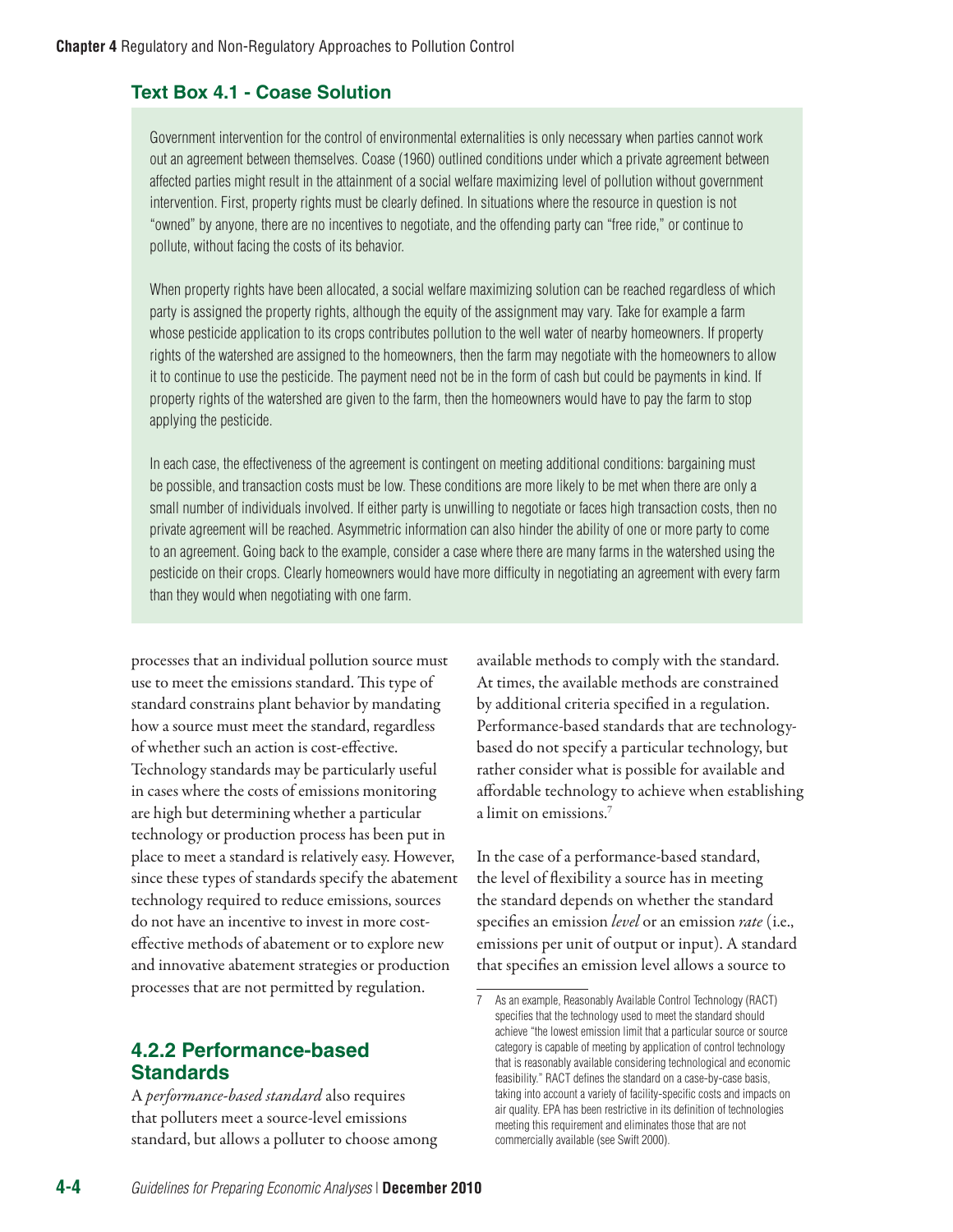choose to implement an appropriate technology, change its input mix, or reduce output to meet the standard. An emission rate, on the other hand, may be more restrictive depending on how it is defined. If the emissions rate is defined per unit of output, then it does not allow a source to meet the standard through a reduction in output. If the standard is defined as an average emissions rate over a number of days, then the source may still reduce output to meet the standard.

The flexibility of performance-based standards encourages firms to innovate to the extent that they allow firms to explore cheaper ways to meet the standard; however, they generally do not provide incentives for firms to reduce pollution beyond what is required to reach compliance.8 For emissions that fall below the amount allowed under the standard, the firm faces a zero marginal abatement cost since the firm is already in compliance. Also, because permitting authority is often delegated to the States, approval of a technology in one state does not ensure its use is allowed in another. Firm investment in research to develop new, less expensive, and potentially superior technologies is therefore discouraged.9

# **4.3 Market-Oriented Approaches**

Market-oriented approaches (or market-based approaches) create an incentive for the private sector to incorporate pollution abatement into production or consumption decisions and to innovate in such a way as to continually search for the least costly method of abatement.<sup>10</sup> Market-oriented approaches can differ from more traditional regulatory methods in terms of economic efficiency (or cost-effectiveness) and the distribution of benefits and costs. In particular, many market-based approaches

minimize polluters' abatement costs, an objective that often is not achieved under command-andcontrol based approaches. Because market-based approaches do not mandate that each polluter meet a given emissions standard, they typically allow firms more flexibility than more traditional regulations and capitalize on the heterogeneity of abatement costs across polluters to reduce aggregate pollution efficiently. Environmental economists generally favor market-based policies because they tend to be least costly, they place lower information burden on the regulator, and they provide incentives for technological advances. Four classic market-based approaches are discussed in this section:

- Marketable permit systems;
- Emission taxes:
- Environmental subsidies; and
- Tax-subsidy combinations. 11

While operationally different (e.g., taxes and subsidies are price-based while marketable permits are quantity-based), these marketbased instruments are more or less functionally equivalent in terms of the incentives they put in place. This is particularly true of emission taxes and cap-and-trade systems, which can be designed to achieve the same goal at equivalent cost. The sections that follow discuss each of these marketbased approaches in turn.

# **4.3.1 Marketable Permit Systems**

Several forms of emissions trading exist, including cap-and-trade systems, project-based trading

<sup>8</sup> For a theoretical analysis of incentives for technological change, see Jung et al. (1996) and Montero (2002). Empirical analyses can be found in Jaffe and Stavins (1995), and Kerr and Newell (2003).

<sup>9</sup> See Swift (2000) and U.S. EPA (1991) for a detailed discussion of how emission rate-based standards hinder technological innovation.

<sup>10</sup> The incentive to innovate means that the marginal abatement cost curve shifts downward over time as cheaper abatement options are introduced.

<sup>11</sup> The literature on applied market-based approaches for environmental protection should be consulted, along with the references they contain, for information concerning the design, operation, and performance of these approaches. Anderson and Lohof (1997) and Stavins (1998a, 2000b) compile information on both the theory and empirical use of economic incentives. Newell and Stavins (2003) generate rules-ofthumb designed to make it easy for policy makers to determine when market-based incentives may result in cost savings over commandand-control regulations. Harrington et al. (2004) compare the costs and outcomes of command-and-control and incentives-based regulatory approaches to the same environmental problem in the United States and Europe. Additional sources include Sterner (2003), Stavins (2003), Tietenberg (1999, 2002), U.S. EPA (2004a, 2001a), OECD (1994a, 1994b), and proceedings published under the "Project 88" forum, Stavins (1988, 1991).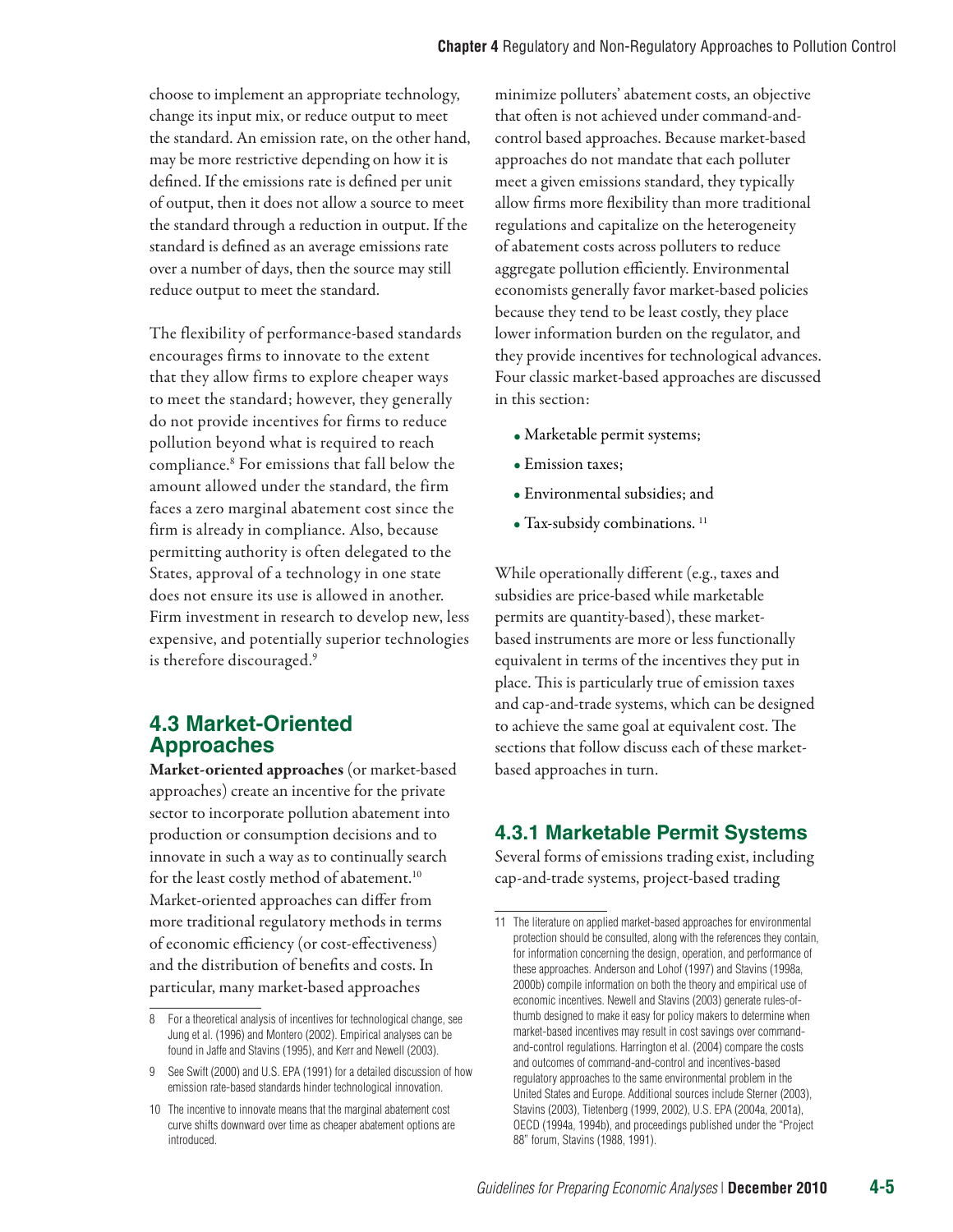# Text Box 4.2 - Acid Rain Trading Program for Sulfur Dioxide (SO<sub>2</sub>)

In 1995, Title IV of the 1990 Clean Air Act Amendments established a cap-and-trade system for SO<sub>2</sub> emissions to address the problem of acid rain. Two hundred and sixty three of the highest emitting SO<sub>2</sub> units of 110 electricitygenerating plants were selected to participate in the first phase of the trading program. Emissions of SO<sub>2</sub> in 1995 were initially limited to 8.7 million tons for those facilities. Of the plants that participated, most were coal-fired units located east of the Mississippi River. Under this system, allowances were allocated to units on a historical basis, after which they could use the allowances, sell them to other units, or "bank" the allowances for use in subsequent years. Continual emission monitoring (CEM) systems have allowed the government to easily monitor and enforce emission restrictions in accordance with the allowances. The second phase of the program, initiated in 2000, imposed a national SO<sub>2</sub> emissions cap of 10 million tons and brought almost all SO<sub>2</sub> generating units into the system.

Initial evaluations of the first phase of implementation suggest that the SO<sub>2</sub> trading system has significantly reduced emissions at a relatively low cost. In fact, allowance prices have been considerably lower than predicted, reflecting lower than expected marginal costs. A significant level of trading has occurred and has resulted in savings of over \$1 billion per year as compared to command-and-control alternatives. Emissions in 1995 were almost 40 percent below the 10 million ton limit. The evaluations demonstrated that one reason for such large reductions in SO<sub>2</sub> emissions below the allowable limit is the ability to bank allowances for future use. The success of the program has continued into the second phase, with recent estimates of the full U.S. Acid Rain Program's benefits [including SO $_{_2}$ trading and direct nitrogen oxide (NO<sub>x</sub>) controls] reaching upwards of \$120 billion annually in 2010 with annual costs around \$3 billion (in 2000\$); a benefit to cost ratio of about 40 to 1. Trends over the life of the program show that while electricity generation has grown steadily and SO<sub>2</sub> and NO<sub>x</sub> emissions have fallen substantially, electricity retail prices, until very recently, have declined in real terms.



*Source: U.S. EPA 2007a*

**For more information, see Burtraw and Bohi (1997), Schmalensee et al. (1998), Stavins (1998b, 2003), Carlson et al. (2000), Chestnut and Mills (2005), and U.S. EPA (2007a).**

systems and emissions rate trading systems. The common element across these programs is that sources are able to trade credits or allowances so that those with opportunities to reduce emissions at lower costs have an incentive to do so. Each of these systems is discussed in turn below.12

<sup>12</sup> For a more detailed discussion of the various systems and how to design them, see U.S. EPA (2003c).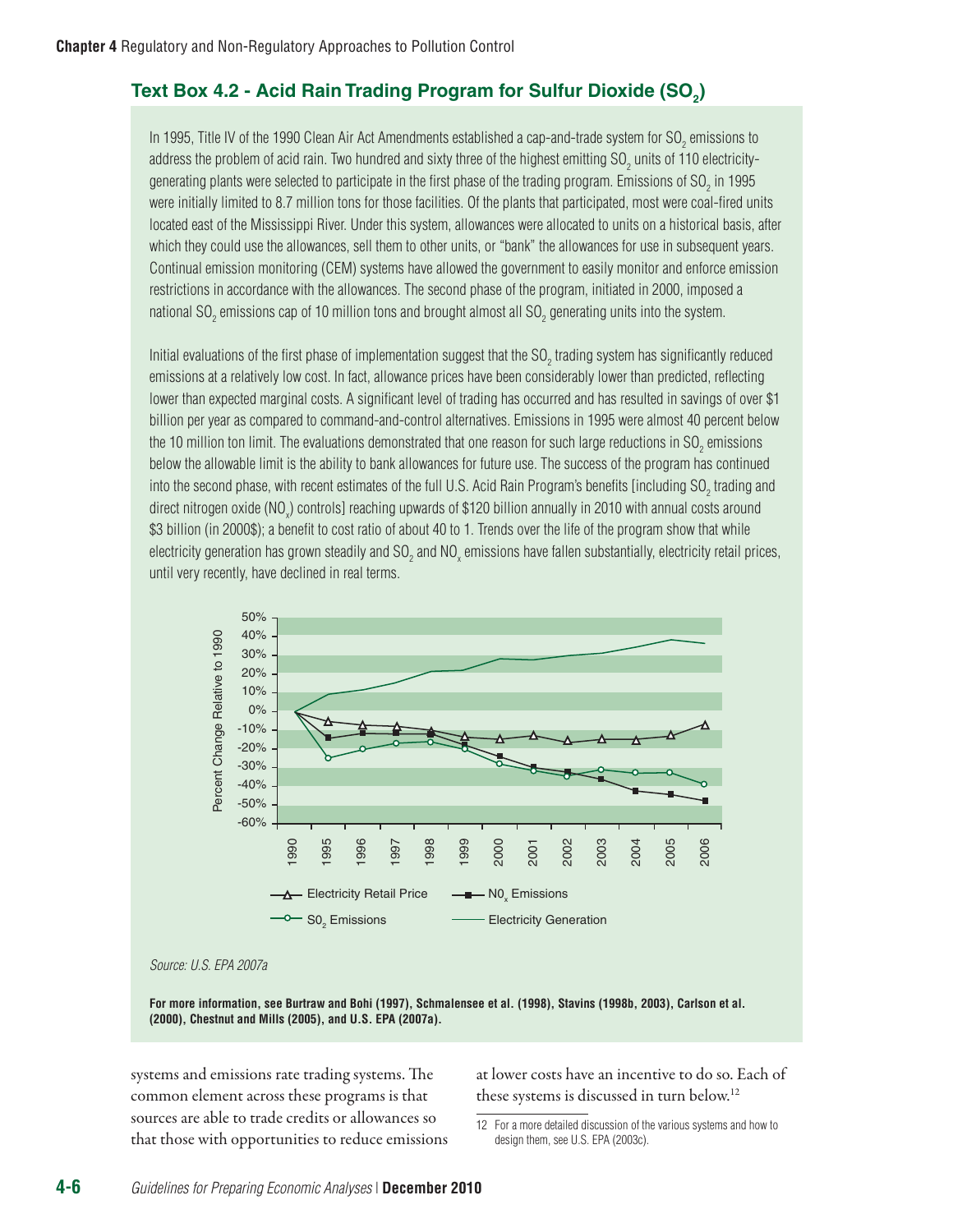#### **4.3.1.1 Cap-and-Trade Systems**

In a cap-and-trade system the government sets the level of aggregate emissions, emission allowances are distributed to polluters, and a market is established in which allowances may be bought or sold. The price of emission allowances is allowed to vary. Because different polluters incur different private abatement costs to control emissions, they are willing to pay different amounts for allowances. Therefore, a cap-and-trade system allows polluters who face high marginal abatement costs to purchase allowances from polluters with low marginal abatement costs, instead of installing expensive pollution control equipment or using more costly inputs. Cap-and-trade systems also differ from command-and-control regulations in that they aim to limit the aggregate emission level over a compliance period rather than establish an emissions rate.

If the cap is set appropriately, then the equilibrium price of allowances, in theory, adjusts so that it equals the marginal external damages from a unit of pollution. This equivalency implies that any externality associated with emissions is completely internalized by the firm. For polluters with marginal abatement costs greater than the allowance price, the cheapest option is to purchase additional units and continue to emit. For polluters with marginal abatement costs less than the allowance price, the cheapest option is to reduce emissions and sell their permits. As long as the price of allowances differs from individual firms' marginal abatement costs, firms will continue to buy or sell them. Trading will occur until marginal abatement costs equalize across all firms.13

Generally, allowances initially sold at auction represent income transfers from the purchasers to the government in the amount of the price paid for the allowances. The collection of revenue through this method of allowance allocation gives the government the opportunity to reduce pre-existing market inefficiencies, to reduce distributional consequences of the policy, or to invest in other social priorities. Allowances may also be allocated to polluters according to a specified rule. This represents a transfer from the government to polluting firms, some of which may find that the value of allowances received exceeds the firm's aggregate abatement costs.

The distribution of rents under cap-and-trade systems should be considered when comparing these systems with more traditional regulatory approaches. If the allowances are auctioned or otherwise sold to polluters, the distributional consequences will be similar to those experienced when regulating using taxes. If allowances are distributed for free to polluters, however, distributional consequences will depend on the allocation mechanism (e.g., historical output or inputs), on who receives the allowances, and on the ability of the recipients to pass their opportunity costs on to their customers. If new entrants must obtain allowances from existing polluters, then the policy maker should also consider potential barrier-to-entry effects. Differing treatment applied to new versus existing polluters can affect the eventual distribution of revenues, expenses, and rents within the economy.

Additional considerations in designing an effective cap-and-trade system include "thin" markets, transaction costs, banking, effective monitoring, and predictable consequences for noncompliance. The United States' experience suggests that a market characterized by low transaction costs and being "thick" with buyers and sellers is critical if pollution is to be reduced at the lowest cost. This is because small numbers of potential traders in a market make competitive behavior unlikely, and fewer trading opportunities result in lower cost savings. Likewise, the number of trades that occur could be significantly hindered by burdensome requirements that increase the transaction costs associated with each trade.14

<sup>13</sup> The U.S. Acid Rain Program established under Title IV of the 1990 Clean Air Act Amendments is a good example of a marketable permit program. For economic analyses of this program see Joskow et al. (1998), Stavins (1998b), Ellerman et al. (2000), and Chestnut and Mills (2005). For more information on the program itself see Text box 4.2 and EPA's (2008a) Acid Rain Website at [http://www.epa.gov/](http://www.epa.gov/acidrain) [acidrain](http://www.epa.gov/acidrain) (accessed April 5, 2004).

<sup>14</sup> This is also often the case for bubbles and offsets. See O'Neil (1983) for an evaluation of an early example of a permit-trading program in the United States and the main reasons for its failure.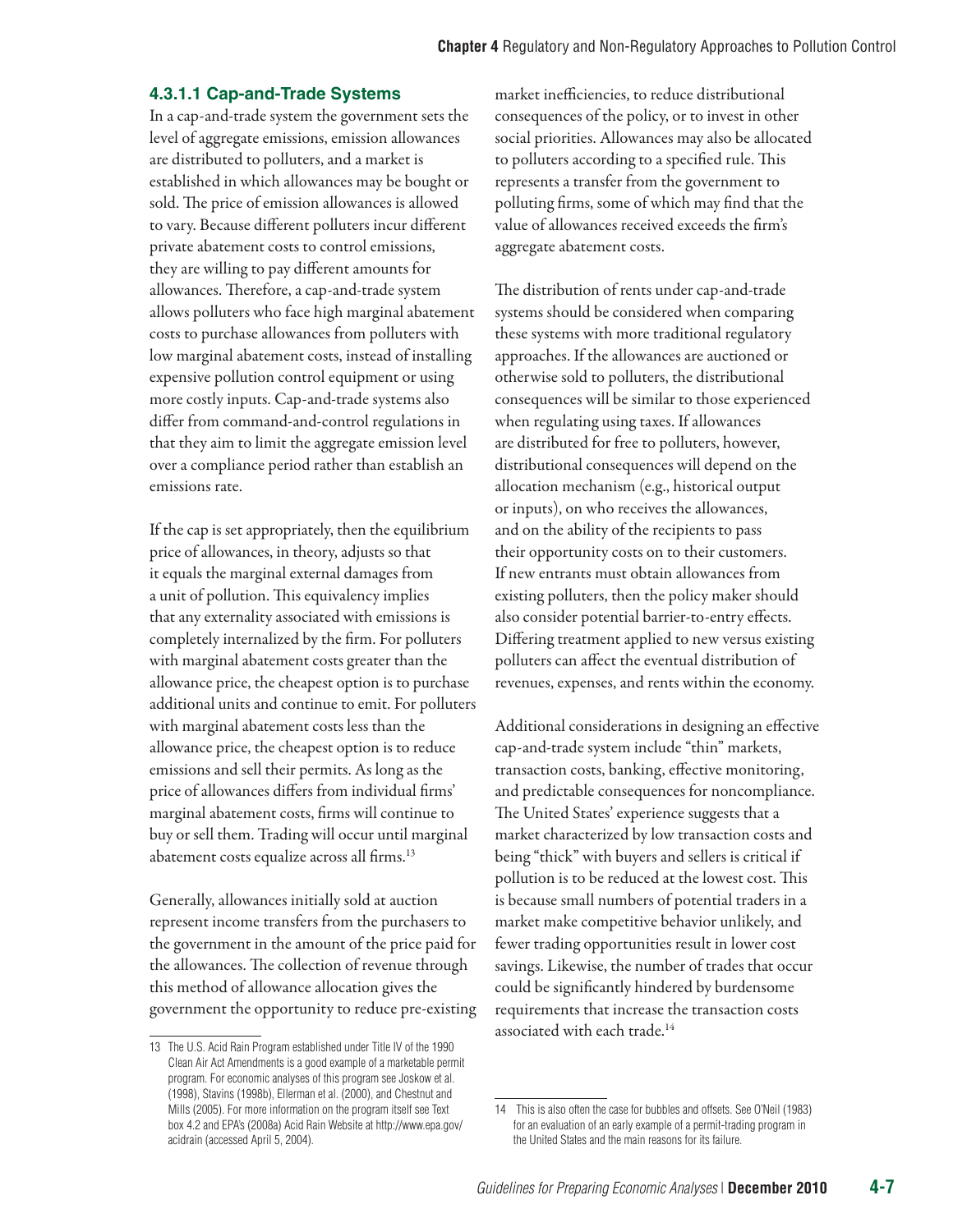Cap-and-trade systems should also be sensitive to concerns about potential temporal or spatial spikes (i.e., hotspots — areas in which the pollution level has the potential to increase as a result of allowance trading). This may happen, for example, in an area in which two facilities emit the same amount of pollution, but due to differences in exact location and site characteristics, one facility's impact on environmental quality differs substantially from that of the other polluter. While one potential solution to this problem is to adjust trading ratios to equalize the impact of particular polluters on overall environmental quality, determining the appropriate adjustments to these ratios can be costly and difficult. Other possible solutions include zone-based trading and establishing pollution "floors."

Two recent reviews of the literature (Burtraw et al. 2005 and Harrington et al. 2004) find little evidence of spatial or temporal spikes in pollution resulting from the use of market-based approaches. In fact, market-based approaches have led to smoothing of emissions across space in some cases. These results come primarily from studies of the  $\mathrm{SO}_2^{}$  and  $\mathrm{NO}_\mathrm{x}^{}$  trading programs and if the marketbased policy is not carefully designed, the results may not transfer to other pollutants that have more localized effects.

Banking introduces increased flexibility into a trading system by allowing polluters to bank unused permits for future use. A firm may reduce emissions below the allowance level now, and bank (or save) remaining allowances to cover excess emissions or sell to another polluter at a later time. In this way, polluters that face greater uncertainty regarding future emissions, or that expect increased regulatory stringency, can bank allowances to offset potentially higher future marginal abatement costs.

For a cap-and-trade system to be effective, reliable measurement and monitoring of emissions must occur with predictable consequences for noncompliance. At the end of the compliance period, emissions at each source are compared to the allowances held by that source. If a source is found to have fewer allowances than the

monitored emission levels, it is in noncompliance and the source must provide allowances to cover its environmental obligation. In addition, the source must pay a penalty automatically levied per each ton of excess emissions.15

#### **4.3.1.2 Project-Based Trading Systems**

Offsets and bubbles (sometimes known as "project-based" trading systems) allow restricted forms of emissions trading across or within sources to allow sources greater flexibility in complying with command-andcontrol regulations such as emission limits or facility-level permits. An offset allows a new polluter to negotiate with an existing source to secure a reduction in the latter's emissions. A bubble allows a facility to consider all sources of emissions of a particular pollutant within the facility to achieve an overall target level of emissions or environmental improvement. While offsets and bubbles are mostly used to control air pollution in non-attainment areas, they have been historically hindered by high administrative and transaction costs because they require case-by-case negotiation to convert a technology or emission rate limit into tradable emissions per unit of time, to establish a baseline, and to determine the amount of credits generated or required (U.S. EPA 2001a).

#### **4.3.1.3 Rate-Based Trading Systems**

Rather than establish an emissions cap, the regulatory authority under a rate-based trading program, establishes a performance standard or emissions rate. Sources with emission rates below the performance standard can earn credits and sell them to sources with emission rates above the standard. As with the other trading systems, sources able to improve their emissions rate at low cost have an incentive to do so since they can sell the resulting credits to those sources facing higher costs of abatement. However, emissions may increase under these programs if sources increase their utilization or if new sources enter the market. Therefore, the regulating authority

<sup>15</sup> Notably, the U.S. Acid Rain Trading Program has nearly 100 percent compliance and requires only about 50 EPA staff to administer.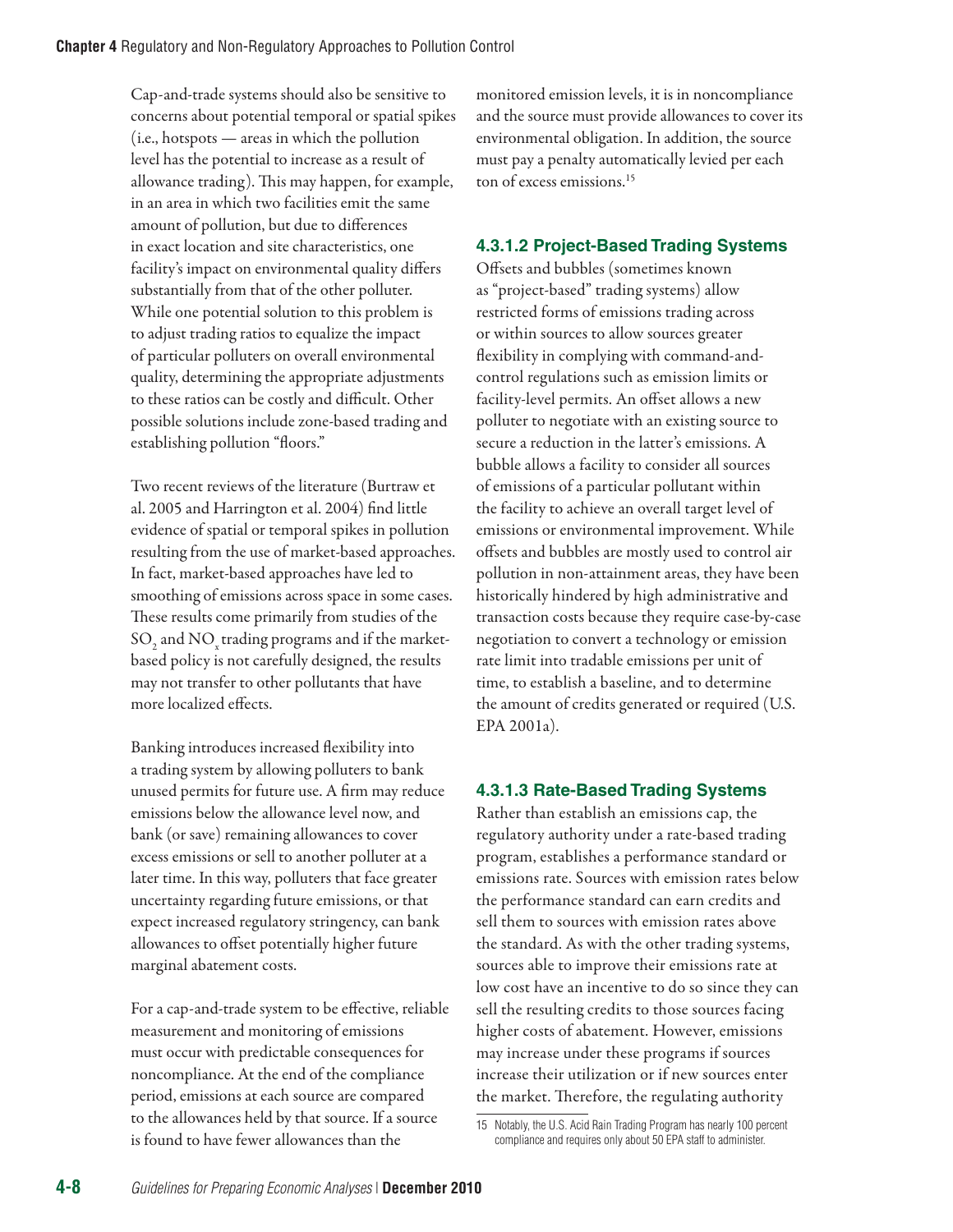may need to periodically impose new rate standards to achieve and maintain the desired emission target, which in turn may lead to uncertainty in the long term for the regulated sources. Rate-based trading programs have been used in the United States to phase out lead in gasoline (1985) and to control mobile source emissions (U.S. EPA 2003c).

# **4.3.2 Emissions Tax**

Emissions taxes are exacted per unit of pollution emitted and induce a polluter to take into account the external cost of its emissions. Under an emissions tax, the polluter will abate emissions up to the point where the additional cost of abating one more unit of pollution is equal to the tax, and the tax will result in an efficient outcome if it is set equal to the additional external damage caused by the last unit of pollution emitted.

As an example of how an emissions tax works, suppose that emissions of a toxic substance are subject to an environmental charge based on the damages the emissions cause. To avoid the emissions tax, polluters find the cheapest way to reduce pollution. This may involve a reduction in output, a change in inputs to production, the installation of pollution control equipment, or a process change that prevents the creation of pollution. Polluters decide individually how much to control their emissions, based on the costs of control and the magnitude of the tax. The polluting firm reduces emissions to the point where the cost of reducing one more unit of emissions is just equal to the tax per unit of emissions. For any remaining emissions, the polluter prefers to pay the tax rather than to abate further. In addition, the government earns revenue that it may use to reduce other pollution or reduce other taxes, or may redistribute to finance other public services.16 While difficult to implement in cases where there is temporal and/ or spatial variation in emissions, policy makers can more closely approximate the ambient impact of emissions by incorporating adjustment factors for

seasonal or daily fluctuations or individual transfer coefficients in the tax.

Despite the apparent usefulness of such a tax, true emissions taxes — those set equal or close to marginal external damages — are relatively rare in the United States.17 This is because taxing emissions directly may not be feasible when emissions are difficult to measure or accurately estimate, when it is difficult to define and monetarily value marginal damages from a unit of emissions (which is needed to properly set the tax), or when taxes are applied to emissions that are difficult to monitor and/or enforce. In addition, attempts to measure and tax emissions may lead to illegal dumping.18 Other considerations when contemplating the use of emission taxes include the potential imposition of substantially different cost burdens on polluters as compared with other regulatory approaches, political incentives to set the tax too low, and the collection of revenues and distribution of economic rents that result from such programs.

User or product charges are a variation on emission taxes that are occasionally utilized in the United States. These charges may be imposed directly upon users of publicly operated facilities or upon intermediate or final products whose use or disposal harms the environment. User or product charges may be effective approximations of an emissions tax for those cases in which the product taxed is closely related to emissions. User charges have been imposed on firms that discharge waste to municipal wastewater treatment facilities and on non-hazardous solid wastes disposed of in publicly-operated landfills. Product charges have been imposed on products that release CFCs into the atmosphere, that utilize more gasoline (such as cars), or require more fertilizer. In practice, both user and product charges are usually set at a level only sufficient to recover the *private costs* of operating the public system, rather than being set at a level selected to create proper incentives for reducing pollution to the socially optimal level.

<sup>17</sup> These taxes are called "Pigovian" after the economist, Arthur Pigou, who first formalized them. See Pigou (1932).

<sup>16</sup> For more information on how the government can use revenues from taxes to offset distortions created by other taxes, see Goulder (1995) and Goulder et al. (1997).

<sup>18</sup> See Fullerton (1996) for a discussion of the advantages and disadvantages of emission taxes.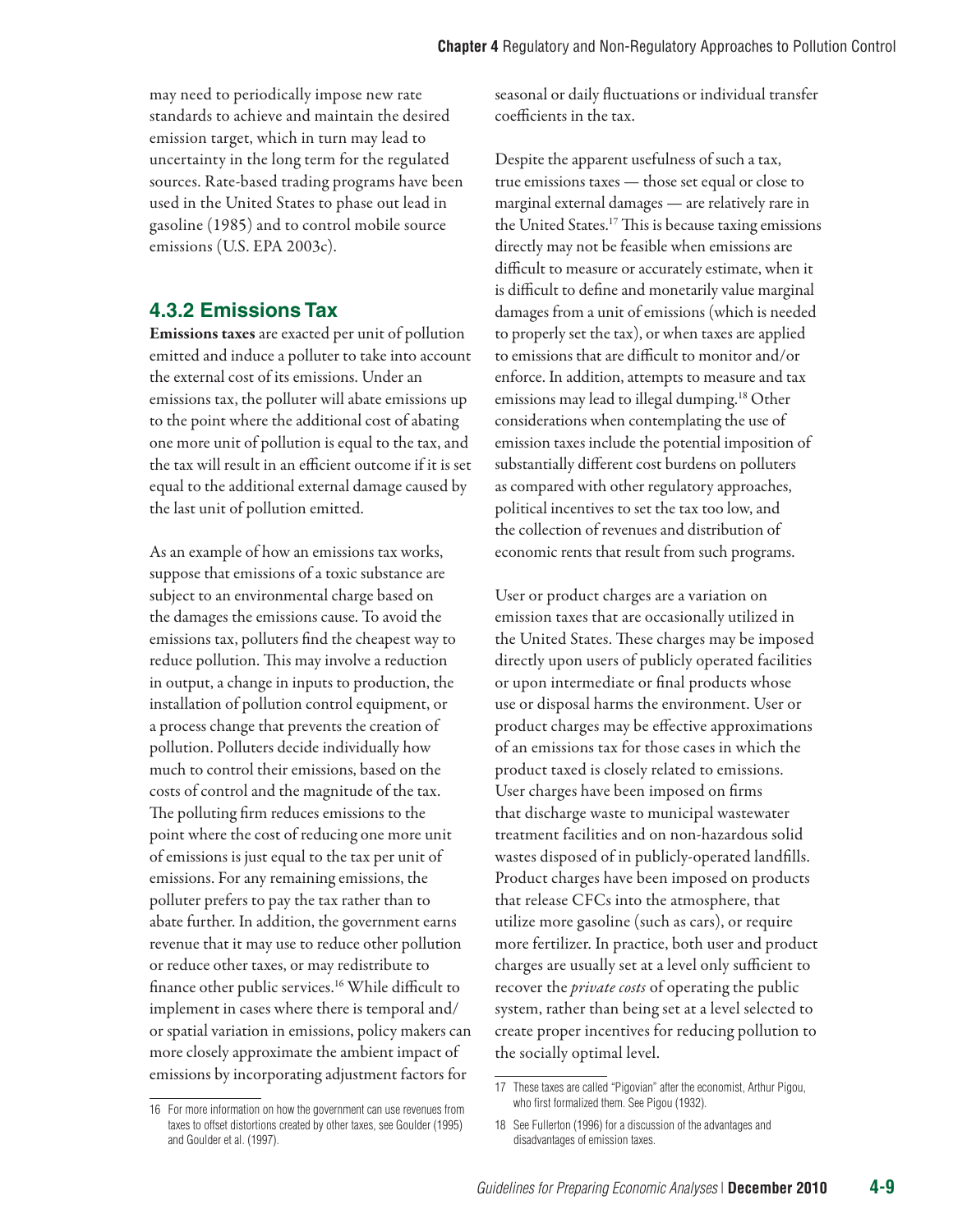Taxes and charges facilitate environmental improvements similar to those that result from marketable permit systems. Rather than specifying the total quantity of emissions, however, taxes, fees, and charges specify the effective "price" of emitting pollutants.

#### **4.3.3 Environmental Subsidies**

Subsidies paid by the government to firms or consumers for per unit reductions in pollution create the same abatement incentives as emission taxes or charges. If the government subsidizes the use of a cleaner fuel or the purchase of a particular control technology, firms will switch from the dirtier fuel or install the control technology to reduce emissions up to the point where the private costs of control are equal to the subsidy. It is important to keep in mind that an environmental subsidy is designed to correct for an externality not already taken into account by firms when making production decisions. This type of subsidy is fundamentally different from the many subsidies already in existence in industries such as oil and gas, forestry, and agriculture, which exist for other reasons apart from environmental quality, and therefore can exacerbate existing environmental externalities.

Unlike an emissions tax, a subsidy lowers a firm's total and average costs of production, encouraging both the continued operation of existing polluters that would otherwise exit the market, and the entry into the market by new firms that would otherwise face a barrier to entry. Given the potential entrance of new firms under a subsidy, the net result may be a decrease in pollution emissions from individual polluters but an increase in the overall amount.<sup>19</sup> For this reason, subsidies and taxes may not have the same aggregate social costs, or result in the same degree of pollution control. A subsidy also differs from a tax because it requires government expenditure. Analysts should always consider the opportunity costs associated with using public funds.

It is possible to minimize the entry and exit of firms resulting from subsidies by redefining the subsidy as a partial repayment of verified abatement costs, instead of defining it as a per unit payment for emissions reductions relative to a baseline. Under this definition, the subsidy now only relates to abatement costs incurred and does not shift the total or average cost curves, thereby leaving the entry and exit decisions of firms unaffected. Defining the subsidy in this way also minimizes strategic behavior because no baseline must be specified. 20

Instead of pursuing a per unit emissions subsidy, the government may choose to lower the private costs of particular actions to the firm or consumer through cost sharing. For example, if the government wishes to encourage investment in particular pollution control technologies, the subsidy may take the form of reduced interest rates, accelerated depreciation, direct capital grants, and loan assistance or guarantees for investments. Cost-sharing policies alone may not induce broader changes in private behavior. In particular, such subsidies may encourage investment in pollution control equipment, rather than encouraging other changes in operating practices such as recycling and reuse, which may not require such costly capital investments. However, in conjunction with direct controls, pollution taxes, or other regulatory mechanisms, cost sharing may influence the nature of private responses and the distribution of the cost burden. As is the case with emissions taxes, subsidy rates also can be adjusted to account for both spatial and temporal variability.

A government "buy-back" constitutes another type of subsidy. Under this system, the government either directly pays a fee for the return of a product or subsidizes firms that purchase recycled materials. For instance, consumers may be offered

<sup>19</sup> See Sterner (2003) for a more in-depth discussion of how subsidies work and for numerous examples of subsidy programs in the United States and other countries.

<sup>20</sup> Strategic behavior is a problem common to any instrument or regulation that measures emissions relative to a baseline. In cases where a firm or consumer may potentially receive funds from the government, they may attempt to make the current state look worse than it actually is, in order to receive credit for large improvements. If firms or consumers are responsible for paying for certain emissions above a given level, they may try to influence the establishment of that level upward in order to pay less in fines or taxes.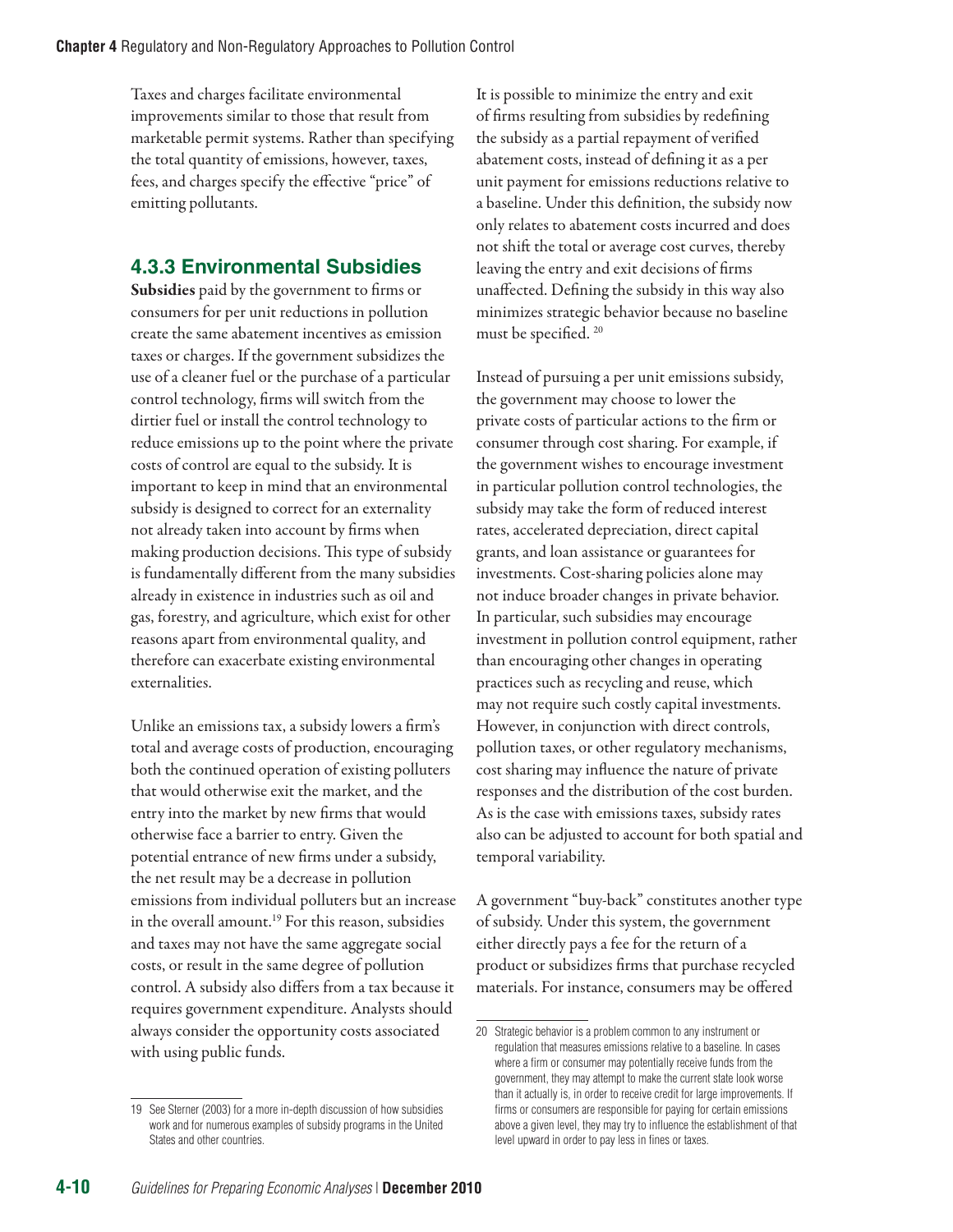a cash rebate on the purchase of a new electric or push mower when they scrap their old one. The rebate is earned when the old gasoline mower is turned in and a sales receipt for the new device is provided.21 Buy-back programs also exist to promote the scrapping of old, high-emission vehicles.

Environmental subsidies in the United States have been used to encourage proper waste management and recycling by local governments and businesses; the use of alternative fuel vehicles by public bus companies, consumers, and businesses; and land conservation by property owners using costsharing measures. While most of these subsidies are not defined per unit of emissions abated, they can be effective when the behavioral changes they encourage are closely related to the use of products with reduced emissions.

# **4.3.4 Tax-Subsidy Combinations**

Emission taxes and environmental subsidies can also be combined to achieve the same level of abatement as achieved when the tax and subsidy instruments are used separately. One example of this type of instrument is referred to as a depositrefund system in which the deposit operates as a tax and the refund serves as a partially offsetting subsidy. As with the other market instruments already discussed, a deposit-refund system creates economic incentives to return a product for reuse or proper disposal, or to use a particular input in production, provided that the deposit exceeds the private cost of returning the product or switching inputs.

Under the deposit-refund system, the deposit is applied to either output or consumption, under the presumption that all production processes of the firm pollute or that all consumption goods become waste. A refund is then provided to the extent that the firm or consumer provides proof of the use of a cleaner form of production or of proper disposal. In the case where a depositrefund is used to encourage firms to use a cleaner input, the deposit on output induces the firm to

reduce its use of *all* inputs, both clean and dirty. The refund, however, provides the firm with an incentive to switch a specific input or set of inputs that result in a refund, such as a cleaner fuel or a particular pollution control technology.

A tax and offsetting subsidy combination functions best when it is possible to discern a direct relationship between an input, or output, and emissions. For instance, a tax on the production or use of hydrochlorofluorocarbons (HCFCs) combined with a refund for HCFC recycled or collected in a closed system is a good proxy for a direct emissions tax on ozone depletion.<sup>22</sup>

The most common type of tax-subsidy combination is the deposit-refund system, which is generally designed to encourage consumers to reduce litter and increase the recycling of certain components of municipal solid waste.23 The most prominent examples are deposit-refunds for items such as plastic and glass bottles, lead acid batteries, toner cartridges and motor oil. Other countries have implemented deposit-refund systems on a wider range of products and behaviors that contribute to pollution, including the sulfur content of fuels (Sweden), product packaging (Germany), and deforestation (Indonesia). Taxsubsidy combinations have also been discussed in the literature as a means of controlling nonpoint source water pollution, cadmium, mercury, and the removal of carbon from the atmosphere.<sup>24</sup>

The main advantage of a combined tax and subsidy is that both parts apply to a market transaction. Because the taxed and subsidized items are easily observable in the market, this type of economic instrument may be particularly appealing when it is difficult to measure emissions or to control illegal dumping. In addition, polluters have an incentive to reveal accurate information on abatement activity to qualify for the subsidy.

<sup>21</sup> For more information on the Office of Air's Small Engine Buy-back Program see U.S. EPA (2006c).

<sup>22</sup> See Sterner (2003) for a more detailed description of this and other examples of tax-subsidy combinations.

<sup>23</sup> For example, Arnold (1995) analyzes the merits of a deposit-refund system in a case study focusing on enhancing used-oil recycling. Sigman (1995) reviews policy options to address lead recycling.

<sup>24</sup> See U.S. EPA (2004a), Fisher et al. (1995), and O'Connor (1994).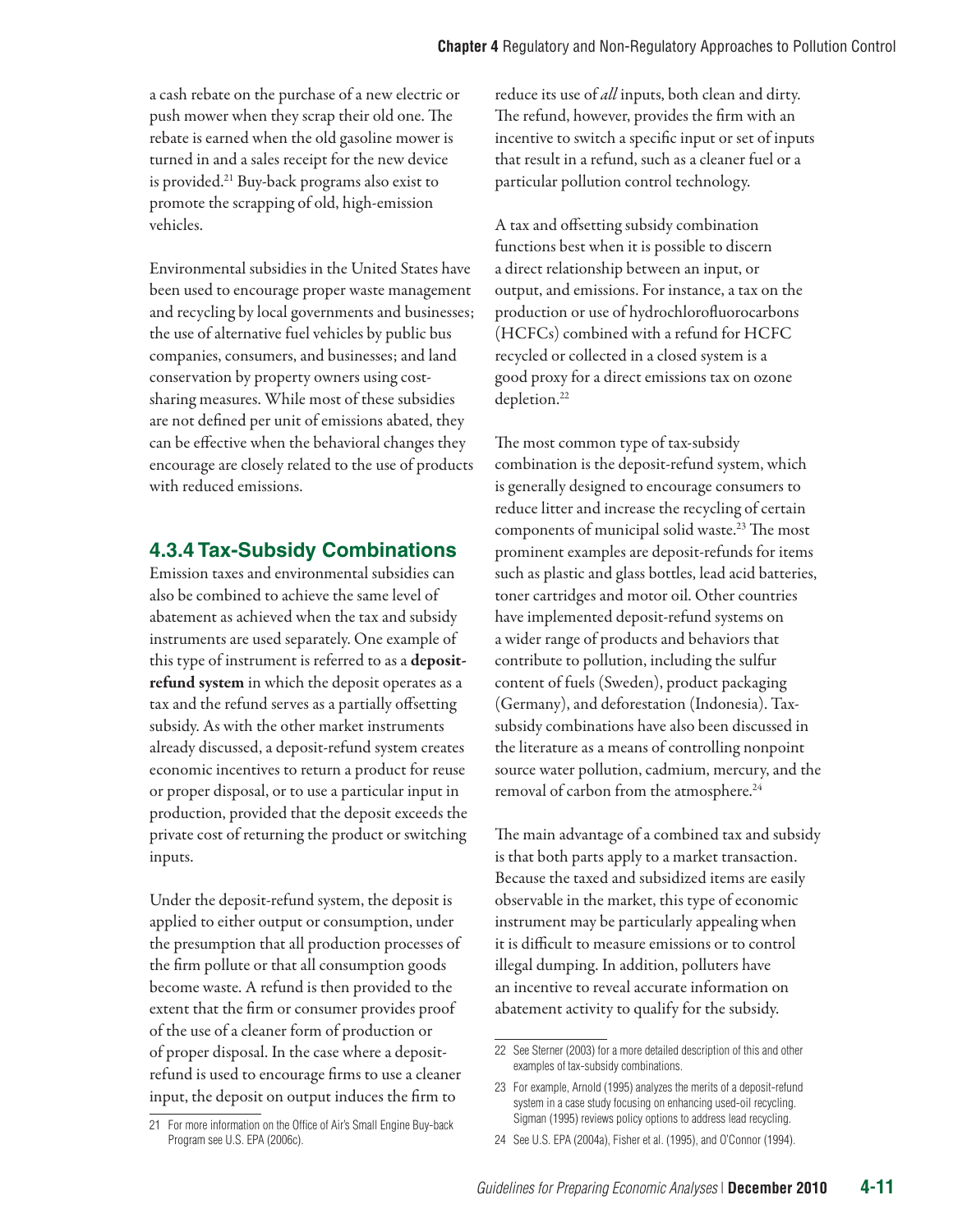Because firms have access to better information than the government does, they can measure and report emissions with greater precision and at a potentially lower cost.

Disadvantages of the combined tax-subsidy system may include potentially high implementation and administrative costs, and the political incentive to set the tax too low to induce proper behavior (a danger with any tax). Policy makers may adjust an emissions tax to account for temporal variation in marginal environmental damages, but a tax on output sold in the market cannot be matched temporally or spatially to emissions during production. In addition, to the extent that emissions (e.g.,  $\text{SO}_2$  from power plants) are easily and accurately monitored, other market incentives may be more appropriate. If a production process has many different inputs with different contributions to environmental damages, then it is necessary to tax the inputs at different rates to achieve efficiency. Likewise, if firms are heterogeneous and select a different set of clean inputs or abatement options based on firm-specific cost considerations, then the subsidy should be adjusted for differences in these production functions.25 A uniform subsidy combined with an output tax may be a good proxy, however, when there is limited heterogeneity across inputs' contribution to emissions and across firms.

Conceptually similar to the tax-subsidy combination is the requirement that firms post performance bonds that are forfeited in the event of damages, or that firms contribute upfront funds to a pool. Such funds may be used to compensate victims in the event that proper environmental management of a site for natural resource extraction does not occur. To the extent that the company demonstrates it has fulfilled certain environmental management or reclamation obligations, the deposited funds are usually refunded. Financial assurance requirements have been used to manage closure and post-closure care for hazardous waste treatment, storage, and disposal facilities. Performance bonds have also

been required in extraction industries such as mining, timber, coal, and oil.<sup>26</sup>

## **4.4 Other Market-Oriented or Hybrid Approaches**

In addition to the four classic market-based instruments discussed above, several other marketoriented approaches are often discussed in the literature and are increasingly used in practice. Often, these approaches combine aspects of command-and-control and market-based incentive policies. As such, they do not always present the most economically efficient approach. Either the level of abatement or the cost of the policy is likely to be greater than what would be achieved through the use of a pure market-based incentive approach. Nevertheless, such approaches are appealing to policy makers because they often combine the certainty associated with a given emissions standard with the flexibility of allowing firms to pursue the least costly abatement method. This section discusses the following market-oriented approaches:

- Combining standards and pricing approaches;
- Liability rules; and
- Information as regulation.

## **4.4.1 Combining Standards and Pricing Approaches**

Pollution standards set specific emissions limits, thereby reducing the probability of excessively high damages to health or the environment. Such standards may impose large costs on polluters. Emissions taxes restrict costs by allowing polluters to pay a tax on the amount they emit rather than undertake excessively expensive abatement. Taxes, however, do not set a limit on emissions, and leave open the possibility that pollution may be excessively high. Some researchers suggest a policy that limits both costs and pollution, referred to as a "safety-valve" approach to regulation, which combines standards with pricing mechanisms.27 In the case of a standard and tax combination, the same emissions standard is imposed on all

<sup>25</sup> The main advantages and disadvantages of deposit-refund systems are discussed in U.S. GAO (1990); Palmer, Sigman, and Walls (1997); and Fullerton and Wolverton (2001, 2005).

<sup>26</sup> For more information on the use of financial assurance or performance bonds, see Boyd (2002).

<sup>27</sup> See Roberts and Spence (1976) and Spence and Weitzman (1978).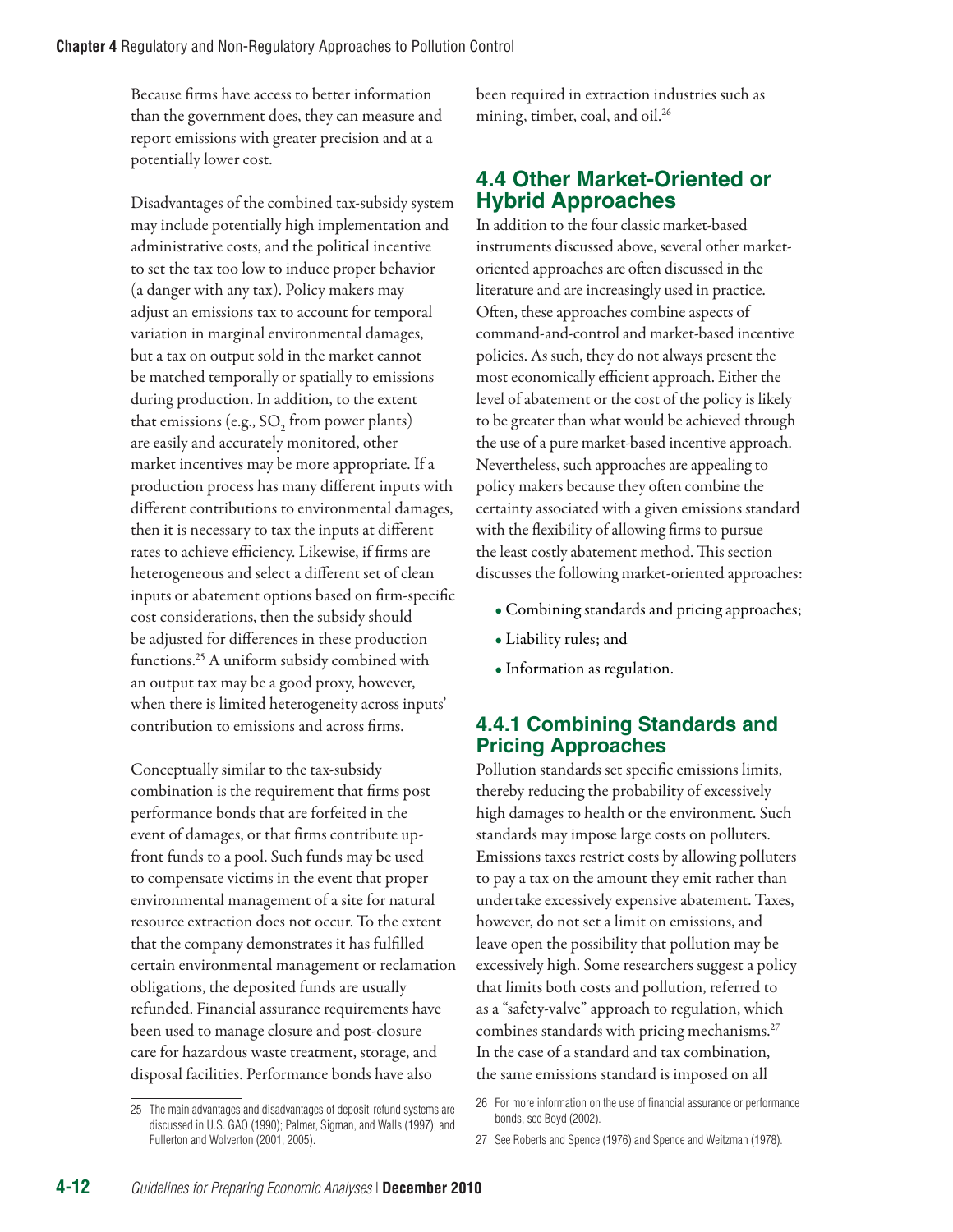polluters and all polluters are subject to a unit tax for emissions in excess of the standard.

While a standard and pricing approach does not necessarily ensure the maximization of social welfare, it can lead to the most cost-effective method of pollution abatement. This policy combination has other attractive features. First, if the standard is set properly, the desired protection of health and the environment will be assured. This feature of the policy maintains the great advantage of a standards approach: protection against excessively damaging pollution levels. Combining approaches allows for more certainty in the expected environmental and health effects of the policy than would occur with a market-based approach alone. Second, high abatement cost polluters can defray costs by paying the emissions fee instead of cleaning up. This feature preserves the flexibility of emissions taxes: overall abatement costs are lower because polluters with low abatement costs reduce pollution while polluters with high abatement costs pay taxes.

## **4.4.2 Information Disclosure**

Requiring disclosure of environmental information has been increasingly used as a method of environmental regulation. Disclosure strategies are most likely to work when there is a link between the polluting firm and affected parties such as consumers and workers.28 Disclosure requirements attempt to minimize inefficiencies in regulation associated with asymmetric information, such as when a firm has more and better information on what and how much it pollutes than is available to the government or the public. By collecting and making such information publicly available, firms, government agencies, and consumers can become better informed about the environmental and human health consequences of their production and consumption decisions. In some cases, the availability of this information may also encourage more environmentally benign activities and discourage environmentally detrimental ones. For example, warning labels on hazardous substances

that describe safe-handling procedures or the risks posed by the product may encourage hazardous substance handlers to take greater precautions, and/or may encourage consumers to switch to less damaging substitutes for some or all uses of the substance. Similarly, a community with information on a nearby firm's pollution activity may exert pressure on the firm to reduce emissions, even if formal regulations or monitoring and enforcement are weak or nonexistent.<sup>29</sup>

Requirements for information disclosure need not be tied explicitly to an emissions standard; however, such requirements are consistent with a standard-based approach because the information provided allows a community to easily understand the level of emissions and the polluters' level of compliance with existing standards or expectations. As is the case with market-based instruments, polluters still have the flexibility to respond to community pressure by reducing emissions in the cheapest way possible.

The use of information disclosure or labeling rules has other advantages. When expensive emissions monitoring is required to collect such information, reporting requirements that switch the burden of proof for monitoring and reporting from the government to the firm might result in lower costs, because firms are often in a better position to monitor their own emissions. If accompanied by spot checks to ensure that monitoring equipment functions properly and that firms report results accurately, information disclosure can be an effective form of regulation. Without the appropriate monitoring, however, information disclosure might not result in an efficient outcome.

While information disclosure has its advantages, it is important to keep three caveats in mind when considering this method for environmental regulation. First, the use of information as regulation is not costless: U.S. firms report spending approximately \$346 million per year

<sup>28</sup> See OMB (2010b) for guidance issued to regulatory agencies on the use of information disclosure and simplification in the regulatory process.

<sup>29</sup> For more information on how information disclosure may help to resolve market failures, see Pargal and Wheeler (1996), Tietenberg (1998), Tietenberg and Wheeler (2001), and Brouhle and Khanna (2007).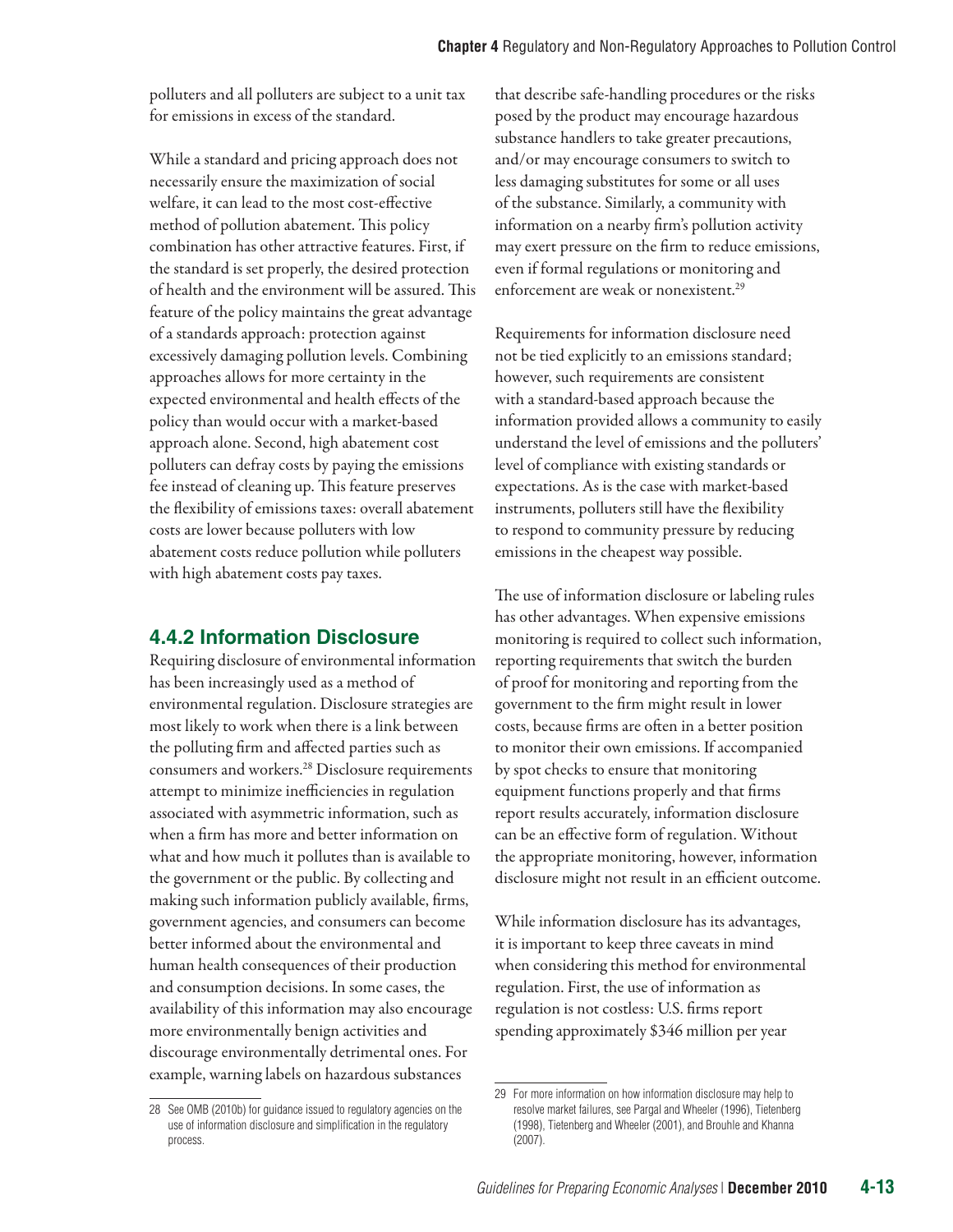to monitor and report releases.<sup>30</sup> Any required investments in pollution control are in addition to this amount. Second, the amount of pressure a community exerts on an emitting plant may be related to socioeconomic status. Poorer, lesseducated populations tend to exert far less pressure than communities with richer, well-educated populations.31 Third, information disclosure may not result in a socially efficient level of pollution when consumers either consider only the effect of emissions on them as individuals, ignoring possible ecological or aggregate societal effects, or when they do not understand how to properly interpret the released information in terms of the health risks associated with exposure to particular pollutants.

EPA-led information disclosure efforts include the Toxics Release Inventory (TRI) and the mandatory reporting of greenhouse gases (GHG). Both the TRI and the GHG reporting rule require firms to provide the government and public with information on pollution at each plant, on an annual basis, if emissions exceed a threshold. There are also consumer-based information programs targeting the risks of particular toxic substances, the level of contamination in drinking water, the dangers of pesticides, and air quality index forecasts for more than 300 cities. There is some evidence in the literature regarding the impact of TRI reporting on firm value: the most polluting firms experience small declines in stock prices on the day TRI emission reports are released to the public. Hamilton (1995) finds a stock price return of -0.03 percent due to TRI report release. Firms that experienced the largest drop in their stock prices also reduced their reported emissions by the greatest quantity in subsequent years.<sup>32</sup>

#### **4.4.3 Liability Rules**

Liability rules are legal tools of environmental policy that can be used by victims (or the

government) to force polluters to pay for environmental damages after they occur. These instruments serve two main purposes: (1) to create an economic incentive for firms to incorporate careful environmental management and the potential cost of environmental damages into their decision-making processes; and (2) to compensate victims when careful planning does not occur. These rules are used to guide courts in compensation decisions when the court rules in favor of the victim. Liability rules can serve as an incentive to polluters. To the extent that polluters are aware that they will be held liable before the polluting event occurs, they may minimize or prevent involvement in activities that inflict damages on others. In designing a liability rule it is important to evaluate whether damages depend only on the amount of care taken on the part of the polluter or also on the level of output; and whether damages are only determined by polluter actions or are also dependent on the behavior of victims. For instance, if victims do not demonstrate some standard of care in an attempt to avoid damages, the polluter may not be held liable for the full amount. If damages depend on these other factors in addition to polluter actions, then the liability rule should be designed to provide adequate incentives to address these other factors.

While a liability rule can be constructed to mimic an efficient market solution in certain cases, there are reasons to expect that this efficiency may not be achieved. First, uncertainty exists as to the magnitude of payment. The amount that polluters are required to pay after damages have occurred is dependent on the legal system and may be limited by an inability to prove the full extent of damages or by the ability of the firm to pay. Second, liability rules can generate relatively large costs, both in terms of assessing the environmental damage caused, and the damages paid.33 Thus, liability rules are most useful in cases where damages requiring compensation are expected to be stochastic (e.g., accidental releases), and where monitoring firm compliance with regulatory procedures is

<sup>30</sup> See O'Connor (1996) for information on the costs of monitoring and reporting environmental information. See World Bank (2000) for a discussion of the main advantages and disadvantages of information disclosure as a policy tool.

<sup>31</sup> See Hamilton (1993), and Arora and Cason (1999).

<sup>32</sup> Hamilton (1995); Konar and Cohen (1997); and Khanna, Quimio, and Bojilova (1998) are empirical studies that have investigated how the TRI has affected firm behavior and stock market valuation.

<sup>33</sup> See Segerson (1995), and Alberini and Austin (2001) for discussions of the types of liability rules, the efficiency properties of each type of rule, and an extensive bibliography.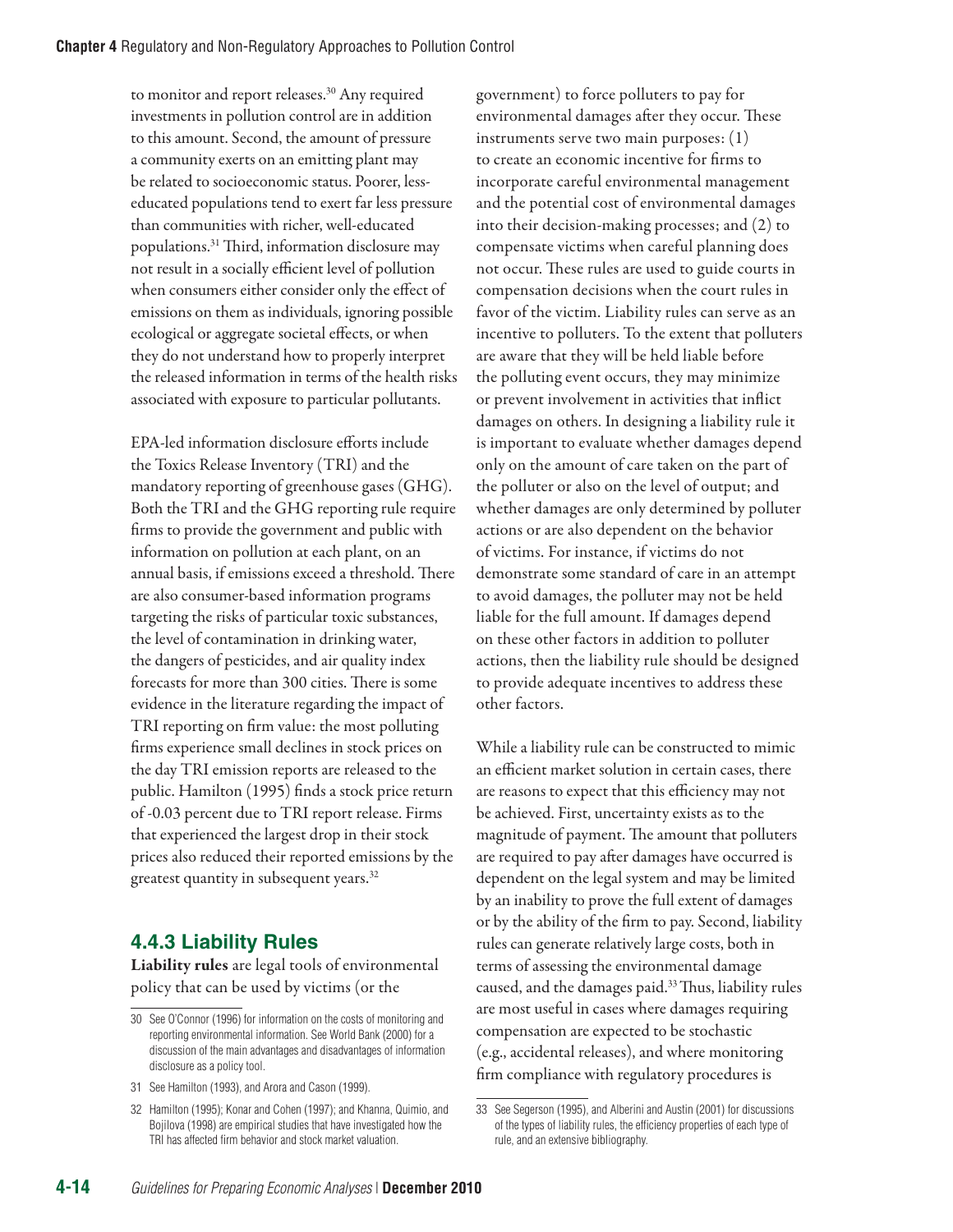difficult. Depending on the likely effectiveness of liability rules to provide incentives to firms to avoid damages, they can be thought of as either an alternative to or as a complement to other regulatory approaches.

*Strict liability* and *negligence* are two types of liability rules relevant to polluters. Under strict liability, polluters are held responsible for all health and environmental damage caused by their pollution, regardless of actions taken to prevent the damages. Under negligence, polluters are liable only if they do not exhibit "due standard of care." Regulations that impose strict liability on polluters may reduce the transactions costs of legal actions brought by affected parties. This may induce polluters to alter their behavior and expend resources to reduce their probability of being required to reimburse other parties for pollution damages. For example, they may reduce pollution, dispose of waste products more safely, install pollution control devices, reduce output, or invest in added legal counsel.

Liability rules have been used in the remediation of contaminated sites under the Comprehensive Environmental Response, Compensation and Liability Act (CERCLA), also known as *Superfund*, and under the Corrective Action provisions of the Resource Conservation and Recovery Act (RCRA). These rules have also been used in the redevelopment of potentially contaminated industrial sites, known as *brownfields*.

# **4.5 Selecting the Appropriate Market-Based Incentive or Hybrid Approach**

Selection of the most appropriate market-based incentive or hybrid regulatory approach depends on a wide variety of factors, including: 34

- The type of market failure being addressed;
- The specific nature of the environmental problem;
- The type of pollutant information that is available and observable;
- The degree of uncertainty surrounding costs and benefits;
- Concerns regarding market competitiveness;
- Monitoring and enforcement issues;
- Potential for exacerbating economy-wide distortions; and
- The ultimate goals of policy makers.

# **4.5.1 The Type of Market Failure**

There are two main types of market failure that are commonly addressed through the use of marketbased or hybrid instruments. The first, externality, occurs when firms or consumers fail to integrate into their decision making the impact of their own production or consumption decisions on entities external to themselves. The second type of market failure, asymmetric information, occurs when firms or consumers are unable to make optimal decisions due to lack of information on available abatement technologies, emission levels, or associated risks. Market-based or hybrid instruments that incorporate the marginal external damages of a unit of pollution into a firm or consumer's cost function address the first type of market failure. Information disclosure or labeling are often suggested when the second type of market failures occurs. As discussed in Section 4.4.2, policy makers believe that private- and public-sector decision makers will act to address an environmental problem once information has been disseminated.

# **4.5.2 The Nature of the Environmental Problem**

The use of a particular market-oriented approach is often directly associated with the nature of the environmental problem. Do emissions derive from a point source or a nonpoint source? Do emissions stem from a stock or flow pollutant? Are emissions uniformly mixed or do they vary by location? Does pollution originate from stationary or mobile

<sup>34</sup> Helpful references that discuss aspects to consider when comparing among different approaches include Hahn and Stavins (1992), OECD (1994a, 1994b), Portney and Stavins (2000), and Sterner (2003).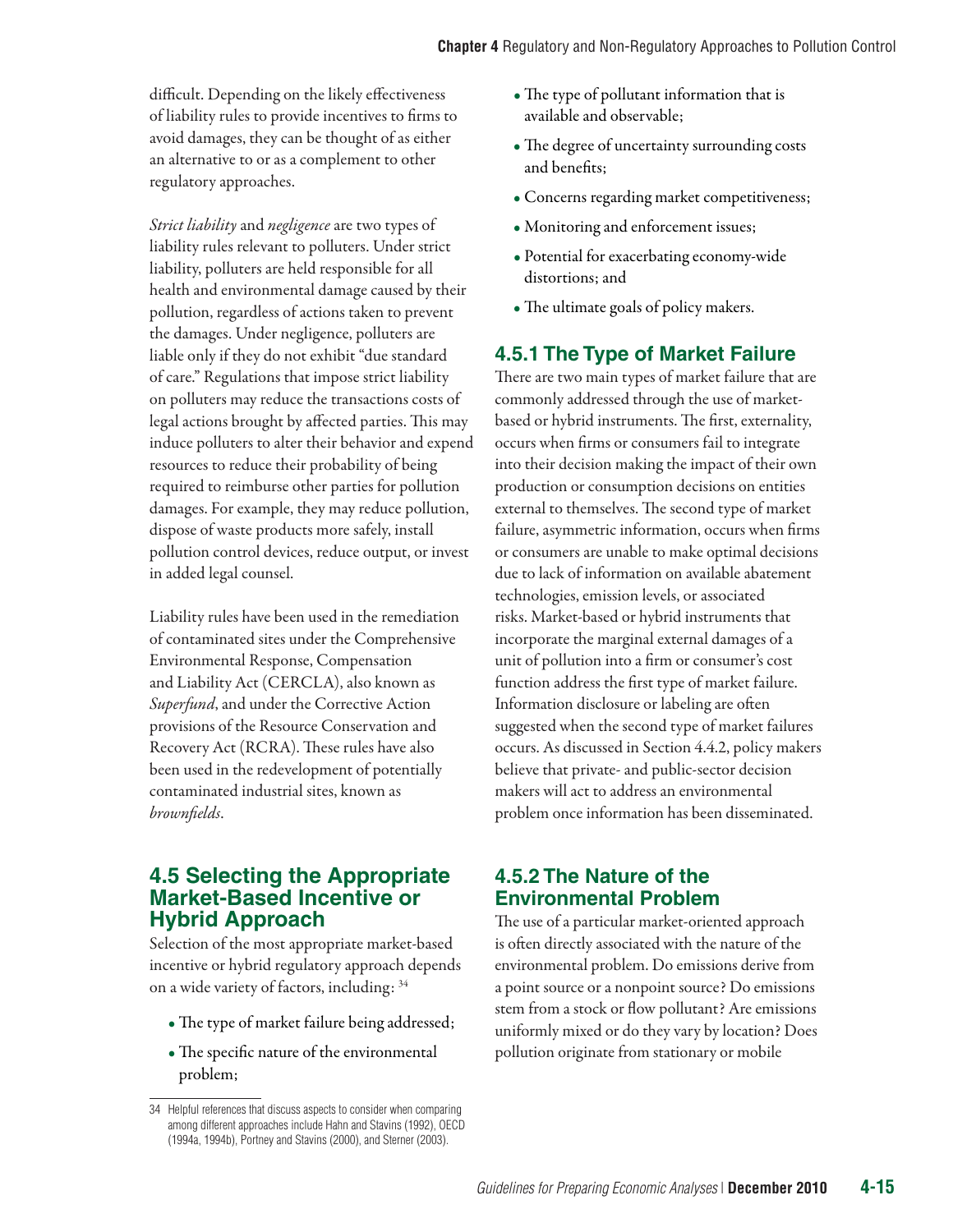sources?35 Point sources, which emit at identifiable and specific locations, are much easier to control than diffuse and often numerous nonpoint sources, and therefore are often responsive to a wide variety of market instruments. Although nonpoint sources are not regulated under EPA, the pollution emitted from a nonpoint source is. Clearly, this makes the monitoring and control of nonpoint source emissions challenging. In instances where both point and nonpoint sources contribute to a pollution problem, a good case can be made for a tax-subsidy combination or a marketable permit system. Under these alternatives, emissions from point sources might be taxed while nonpoint source controls are subsidized.

Flow pollutants tend to dissipate quickly, and it is possible to rely on a wide variety of market and hybrid instruments for emissions control. But stock pollutants persist in the environment and tend to accumulate over time. Controlling stock pollutants may require strict limits to prevent bioaccumulation or detrimental health effects at small doses, making direct regulation a potentially more appealing approach. If these limits are not close to zero, then potentially practical instrument options include a standard-and-pricing approach or a marketable permit approach that defines particular trading ratios to ensure that emission standards are not violated at any given source are. These same instruments are appealing when pollutants are not uniformly mixed across space. In the case of non-uniformly mixed emissions, it is important to account for differences in baseline pollution levels, and differences in emissions across more and less polluted areas.

Stationary sources of pollution are easier to identify and control through a variety of market instruments than are mobile sources. Highly mobile sources are usually numerous, each emitting a small amount of pollution. Emissions therefore vary by location and damages can vary by time of day or season. For example, health impacts associated with vehicle traffic are primarily a problem at rush hour when roads are congested and cars spend time idling or in stop-and-go traffic. Differential pricing of resources used by these mobile sources (such as higher tolls on roads or greater subsidies to public transportation during rush hour) is a potentially useful tool.

#### **4.5.3 The Type of Pollutant Information that is Available and Observable**

The selection of market-oriented approach may depend on the available data. Is the level of pollutant actually observable or measurable? Or will the level need to be imputed based on inputs and technology used? Are the sources heterogeneous? Does the pollutant vary across time and space? Are information technologies available to the analyst to improve data collection? When the pollutant concentration can be directly and easily measured then it is possible to directly regulate the level of the pollutant. But if monitoring costs are high, it may be easier to target a particular input or require a specific technology known to reduce pollutants by a certain amount. The pollutant levels can be imputed based on regulation placed on the input or the technology used.

The link between pollution and heterogeneous sources is often difficult and costly to determine, and costs may increase if the pollutant levels vary over time. Uniform policies are often used for the sake of simplicity. However, information technologies such as continuous emissions monitoring equipment (CEMs) or geographical information systems (GIS) can be used to link sources to pollutant levels. In these cases, policies that make use of this new information may be used and often can reduce costs. As technology improves or more data become available, analysts should consider reassessing the regulation design.<sup>36</sup>

# **4.5.4 Uncertainty in Abatement Costs or Damages**

The choice between price-based instruments (e.g., taxes or charges) and quantity-based

<sup>35</sup> For a detailed discussion of how the nature of the environmental problem affects instrument choice, see Kahn (1998), Goulder et al. (1999), Parry and Williams (1999), Harris (2002), Tietenberg (2002), and Sterner (2003).

<sup>36</sup> For more information see Xabadia, Goetz, and Zilberman (2008).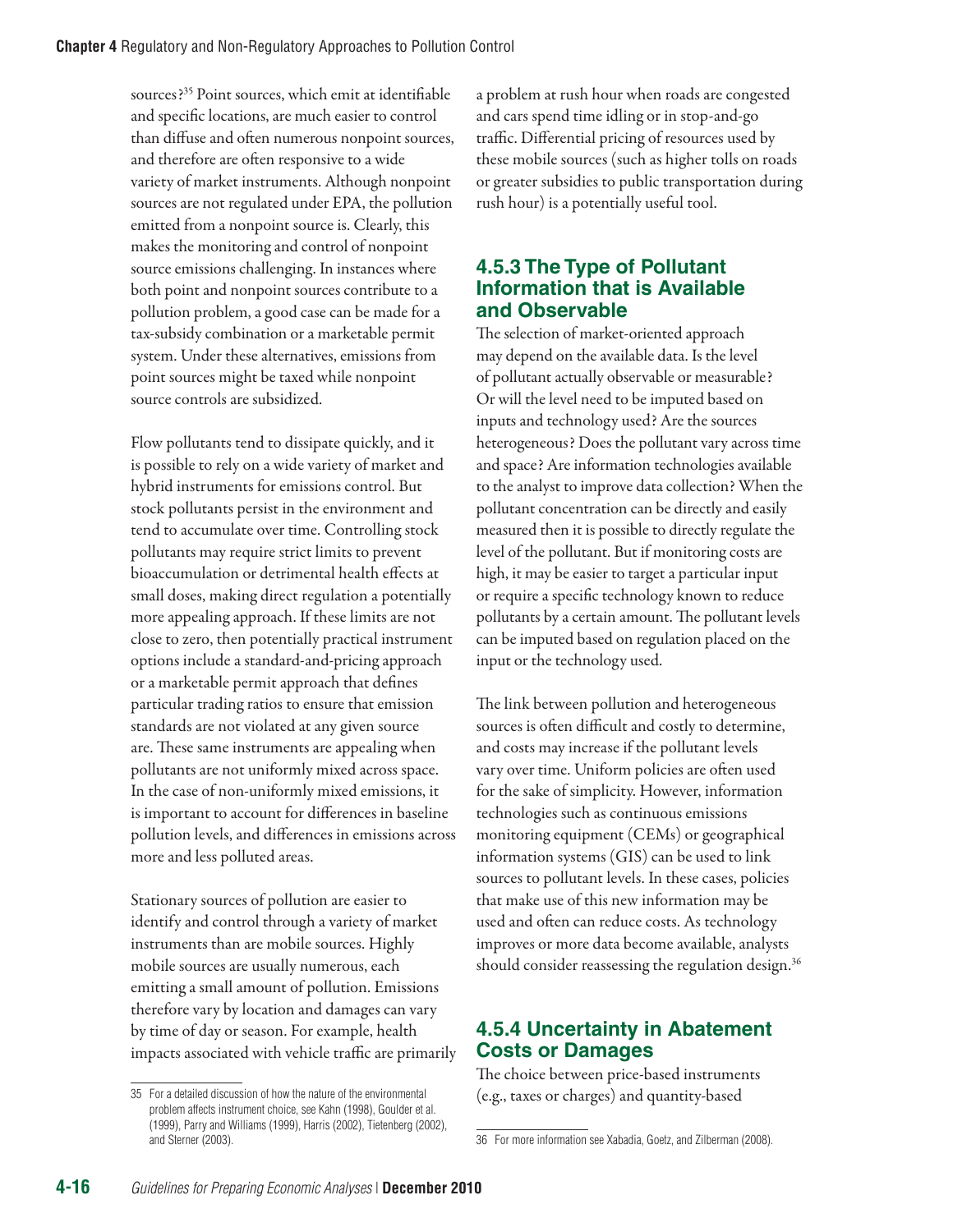instruments (e.g., marketable permits) has been shown theoretically to rest on the uncertainty surrounding estimated benefits and costs of pollution control, as well as on how marginal benefits and costs change with the stringency of the pollution control target. If uncertainty associated with the cost of abatement exists but damages do not change much with additional pollution, then policy makers can effectively limit costs by using a price instrument without having much impact on the benefits of the policy. If, on the other hand, there is more uncertainty associated with the benefits of controlling pollution and policy makers wish to guard against high environmental damages, a quantity instrument is likely preferable.37 In this way, the policy maker can avoid potentially costly or damaging mistakes. The policy maker should also be aware of any discontinuities or threshold values above which sudden large changes in damages or costs could occur in response to a small increase in the required abatement level.

## **4.5.5 Market Competitiveness**

Market power is a type of market failure in and of itself, as it may result in output that is too low and prices that are too high compared to what would occur in a competitive market. Instruments that cause firms to further restrict output may create additional inefficiencies in sectors where firms have some degree of market power. A combination of market-based instruments may work more effectively than a single instrument in this instance. To the extent that cost burdens are differentiated, the use of certain market-based instruments may cause a change in market structure that favors existing firms by creating barriers of entry and allowing existing firms a certain amount of control over price. Permit systems that set aside a certain number of permits for new firms, for instance, may guard against such barriers.

## **4.5.6 Monitoring and Enforcement Issues**

Market-oriented instruments differ in the degree of effort required to monitor and enforce the desired emissions level. For example, subsidies, deposit-refund systems, and information disclosure shift the burden of proof to demonstrate compliance from government to the regulated entities. Because firms are generally in a better position than government to monitor and report their own emissions, they likely can do so at a potentially lower cost. This feature makes such approaches attractive when monitoring is difficult or emissions must be estimated (e.g., when there are nonpoint sources or large numbers of small polluters). In these cases, attempts to prohibit or tax the actions of polluters are likely to fail due to the risk of widespread noncompliance (e.g., illegal dumping to avoid the tax) and costly enforcement.

## **4.5.7 Potential for Economy-Wide Distortions**

Analysts should consider the potential distortionary effects of any policy option considered. Even if a policy is deemed relatively efficient on its own, it may interact with pre-existing environmental, economic, or agricultural policies (e.g., product standards, non-environmental subsidies, trade barriers) in non-intuitive ways that can exacerbate distortions in the economy and result in unintended environmental consequences. Instruments that include a revenue-raising component, such as auctioned permits or taxes, may allow for opportunities to direct collected resources to reduce other taxes and fees and the associated inefficiencies.38 See Chapter 8 and Appendix A for a more detailed discussion of economy-wide distortions.

<sup>37</sup> See Weitzman (1974) for the classic paper on the ways in which uncertainty (also referred to as lack of information) affects instrument choice. See Chapter 10 of these *Guidelines* for more information on the treatment of uncertainty in analyses.

<sup>38</sup> For useful references on the issues concerning the uses of revenues from pollution charges (e.g., applying environmental tax revenues so as to reduce other taxes and fees in the economy) and ways to analyze these policies, see Bovenberg and de Moojii (1994), Goulder (1995), Bovenberg and Goulder (1996), Goulder et al. (1997), and Jorgenson (1998a, 1998b).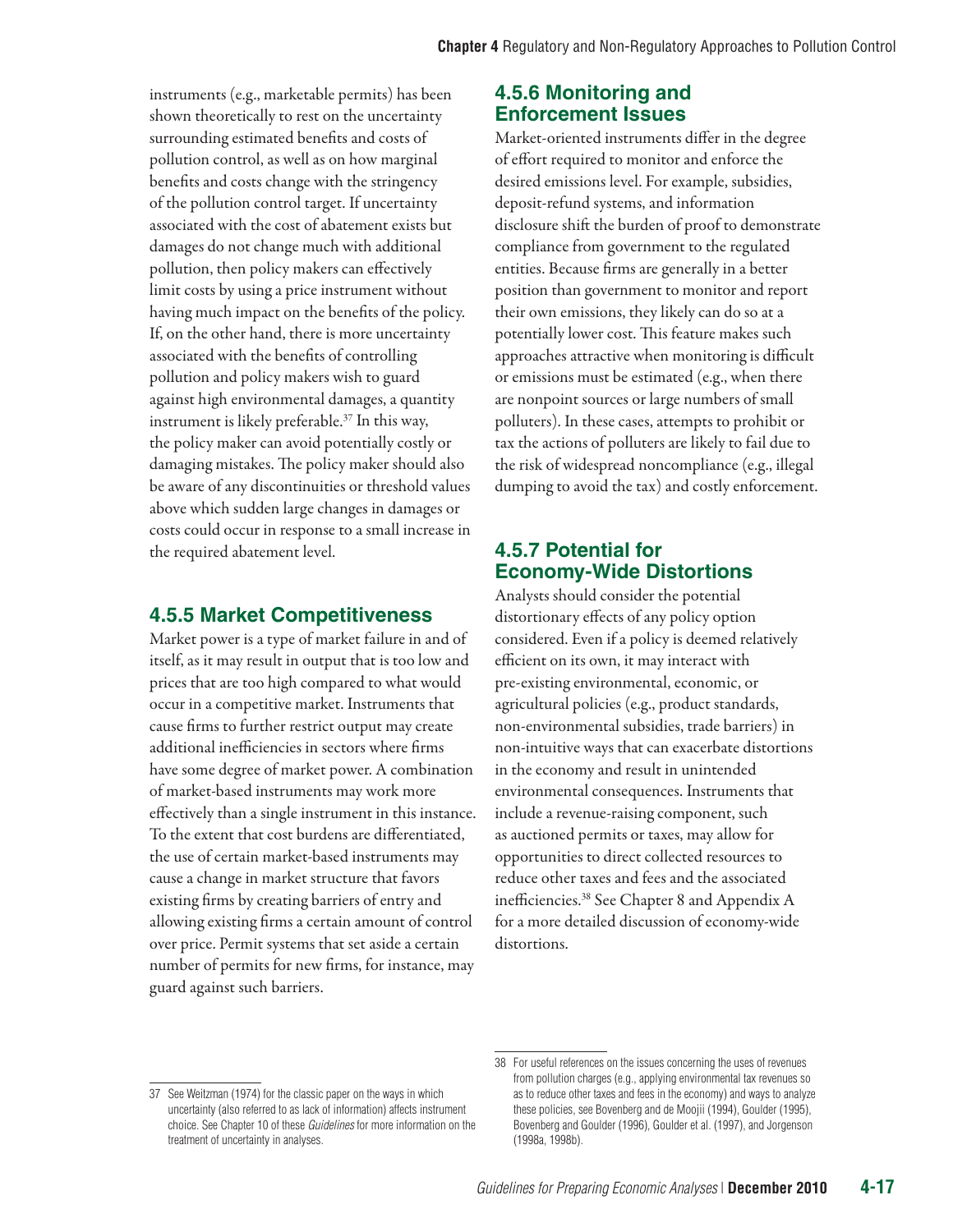# **4.5.8 The Goals of the Policy Maker**

Finally, the goals of policy makers may influence the instrument selected to regulate pollution. Each considered instrument may have different distributional and equity implications for both costs and benefits; these implications should be accounted for when deciding among instruments. For example, policy makers may wish to ensure clean-up of future pollution by firms. Policy makers may consider using insurance and financial assurance mechanisms to supplement existing standards and rules when there is a significant risk that sources of future pollution might be incapable of financing the required pollution control or damage mitigation method. In addition, the degree to which policy makers want to allow the market to determine exact outcomes may influence the choice of instrument. The quantity of marketable permits issued, for example, sets the total level of pollution control, but the market determines which polluters reduce emissions. On the other hand, taxes let the market determine both the extent of control by individual polluters and the total level of control.

# **4.6 Non-Regulatory Approaches**

EPA has pursued a number of non-regulatory approaches that rely on voluntary initiatives to achieve emissions reductions and improve management of environmental hazards. These programs are usually not intended as substitutes for formal regulation, but instead act as important complements to existing regulation. Many of EPA's voluntary programs encourage polluting entities to go beyond what is mandated by existing regulation. Other voluntary programs have been developed to improve environmental quality in areas that policy makers expect may be regulated in the future but are currently not regulated, such as GHG emissions and nonpoint source water pollution.<sup>39</sup>

Much of the technical foundation for these voluntary initiatives rests on the concepts underlying a "pollution prevention" approach to environmental management choices. In the Pollution Prevention Act of 1990, Congress established a national policy that:

- Pollution should be prevented or reduced at the source whenever feasible;
- Pollution that cannot be prevented should be recycled in an environmentally safe manner whenever feasible;
- Pollution that cannot be prevented or recycled should be treated in an environmentally safe manner whenever feasible; and
- Disposal or other release into the environmental should be employed as a last resort and should be conducted in an environmentally safe manner.

EPA typically designs its voluntary programs through regular consultation (but little direct negotiation) with affected industries or consumers.40 In many cases, voluntary programs facilitate problem solving between EPA and industry because information on procedures or practices that reduce or eliminate the generation of pollutants and waste at the source are shared through the consultative process.

In slightly more than a decade, voluntary programs at EPA have increased from two programs to approximately 40 programs involving more than 13,000 organizations. Partner organizations include small and large businesses, citizen groups, state and local governments, universities, and trade associations.<sup>41</sup> Voluntary programs in which these groups participate tend to have either broad environmental objectives targeting a variety of firms from different industries, or focus on more specific environmental problems relevant to a single industrial sector. In the United States, nearly

<sup>39</sup> While this chapter only discusses government-led voluntary initiatives at the federal level at EPA, other government agencies, industry, non-profits, and international organizations have also initiated and organized voluntary initiatives designed to address particular environmental issues. These initiatives are beyond the scope of this chapter, which limits itself to a brief description of policy options available to EPA.

<sup>40</sup> Because these programs are voluntary there is no need for formal public comment. However, industry often is consulted during the design phase.

<sup>41</sup> For information on EPA's voluntary programs, see the Partners for the Environment List of Programs at [http://www.epa.gov/partners/](http://www.epa.gov/partners/programs/index.htm) [programs/index.htm](http://www.epa.gov/partners/programs/index.htm) (accessed November 03, 2010) (U.S. EPA 2008e).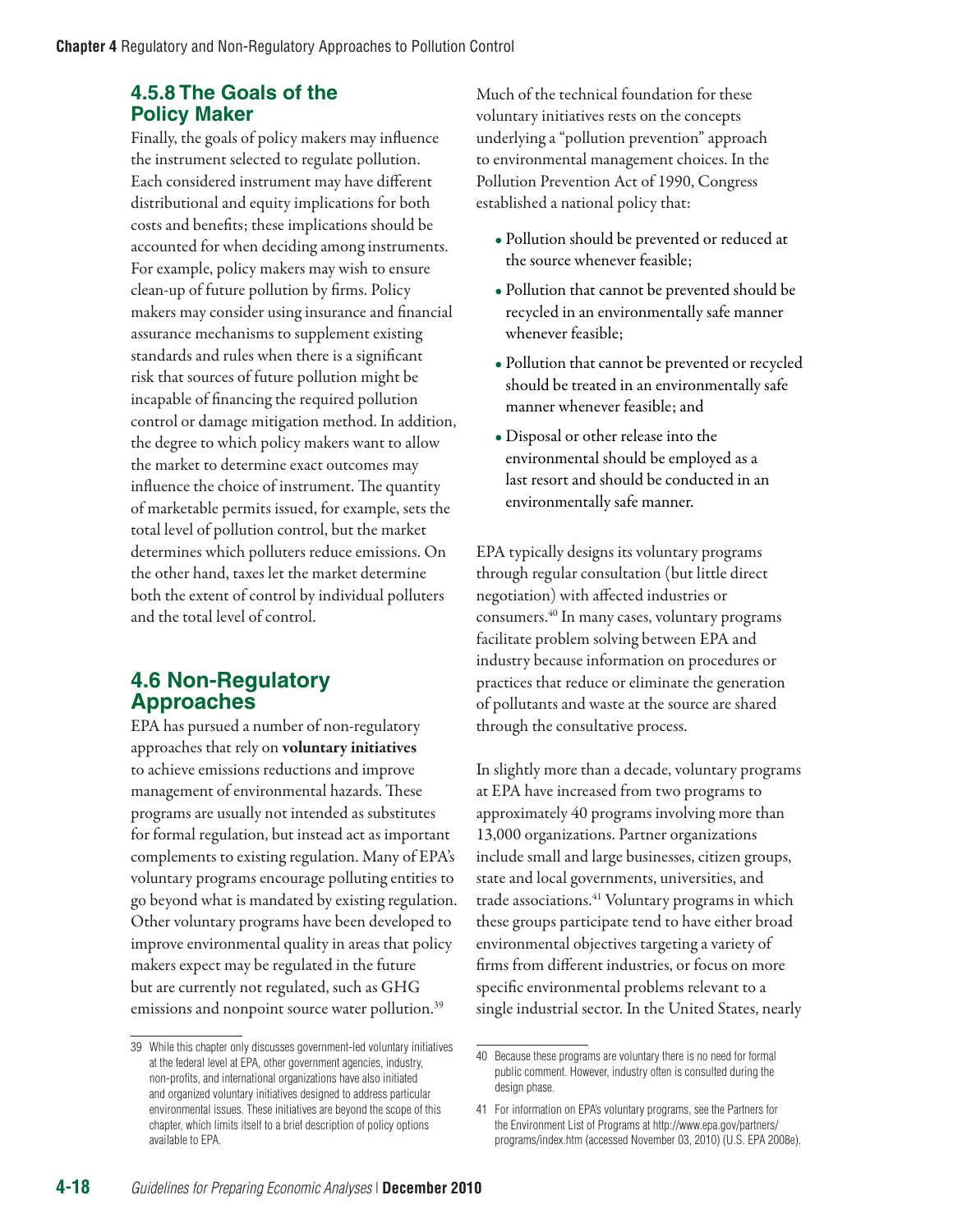one third of all multi-sector federal voluntary programs focus on energy efficiency and climate change issues. General pollution prevention efforts represent the next most popular type of voluntary program. Single-sector federal voluntary programs tend to target environmental problems associated with transportation-related issues and energy producing sectors such as coal mining and power generation. These programs strive to provide participating firms with targeted and effective technological expertise and assistance.<sup>42</sup>

## **4.6.1 How Voluntary Approaches Work**

Voluntary programs can use the following four general methods to achieve environmental improvements: (1) require firms or facilities to set specific environmental goals; (2) promote firm environmental awareness and encourage process change; (3) publicly recognize firm participation; and (4) use labeling to identify environmentally responsible products. These methods are not mutually exclusive, and most U.S. voluntary programs use a combination of methods.

Goal setting is a very common method used in the design of voluntary programs. Implementationbased goals are typically EPA-specified, programwide targets designed to provide a consistent objective across firms. Target-based goals are usually qualitative and process-oriented so that firms may individually set a unique target. EPA's WasteWise and Climate Challenge programs are examples of programs with target-based goals. EPA's 33/50 program, which set a goal of a 33 percent reduction of toxic emissions by firms in the chemical industry by 1992, and a 50 percent reduction by 1995 (relative to a 1988 baseline), is an example of a voluntary program with an implementation-based goal.

Programs designed to promote environmental awareness and to encourage process change within firms often involve implementing a system to

evaluate firms' ongoing operations and to provide information on newly available technologies. Examples of this type of approach include the SmartWay program, which encourages firms to adopt energy efficient changes that also yield fuel savings for freight trucking companies, and the Green Suppliers Network program, which provides partner firms with technical reviews and suggestions on how to eliminate waste from production processes.

Voluntary programs that publicly recognize firm participation are designed to provide green consumers and investors with new information that may alter their consumption and investment patterns in favor of cleaner firms. Firms may also use their environmental achievements to differentiate their products from competitors' products.<sup>43</sup> These information and firm differentiation effects are the intent of the Green Power Partnership and the WasteWise program.

Finally, product labeling can be applied to either intermediate inputs in a production process or to a final good. Labels on intermediate goods encourage firms to purchase environmentally responsible inputs. Labels on final goods allow consumers to identify goods produced using a relatively clean production process. For example, products deemed by EPA to be energy efficient may be eligible for the Energy Star or Design for the Environment labels.

# **4.6.2 Economic Evaluation of Voluntary Approaches**

A formal economic analysis is not required for the selection and implementation of a non-regulatory or voluntary approach to pollution reduction.

Several factors contribute to the difficulty of evaluating voluntary approaches. Many programs target general environmental objectives and thus

<sup>42</sup> See Khanna (2001); OECD (1999, 2003); U.S. EPA (2002a); and Brouhle, Griffiths, and Wolverton (2005) for discussions of how voluntary programs work and how they are used in U.S. environmental policy making.

<sup>43</sup> See Arora and Cason (1995); Arora and Gangopadhyay (1995); Konar and Cohen (1997, 2001); Videras and Alberini (2000); Brouhle, Griffiths, and Wolverton (2005); and Morgenstern and Pizer (2007) for more information on the main arguments for why firms participate in voluntary programs.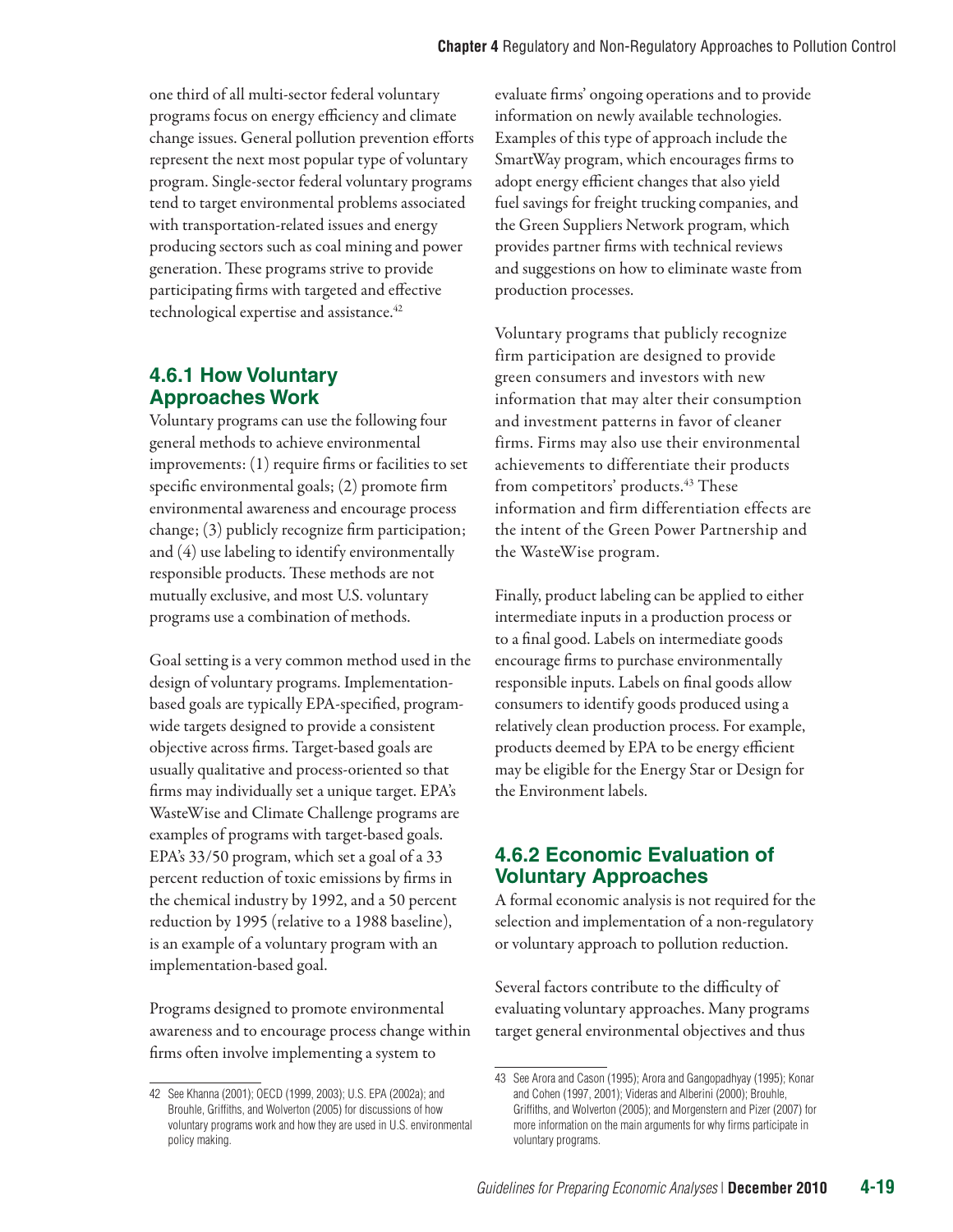#### **Text Box 4.3 - Water Quality Trading of Nonpoint Sources**

In 2003, EPA issued a "Water Quality Trading Policy" (U.S. EPA 2003d) that encourages states and tribes to develop and implement voluntary water-quality trading to control nutrients and sediments in areas where it is possible to achieve these reductions at lower costs. Under the Clean Water Act, EPA is required to establish Total Maximum Daily Loadings (TMDL) of pollutants for impaired water bodies. The TMDL does not establish an aggregate cap on discharges to the watershed, but it does provide a method for allocating pollutant discharges among point and nonpoint sources. Point sources are regulated by EPA and, as such, are required to hold National Pollutant Discharge Elimination System (NPDES) permits that limit discharges. However, many water bodies are still threatened by pollution from unregulated, nonpoint sources. Nutrients and sediment from urban and agricultural runoff have led to water quality problems that limit recreational uses of rivers, lakes, and streams; that create hypoxia in the Gulf of Mexico; and that decrease fish populations in the Chesapeake Bay. The impetus for allowing effluent trading between point and nonpoint sources is to lower nutrient and sediment loadings and to improve or preserve water quality.

To ensure that the reduction resulting from the trade has the same effect on the water quality as the reduction that would be required without the trade, trading ratios are often applied. These ratios attempt to control for the differential effects resulting from a variety of factors, which may include:

- location of the sources in the watershed relative to the downstream area of concern;
- distance between the permit buyer and seller;
- uncertainty about nonpoint source reductions;
- equivalency of different forms of the same pollutant discharged by the trading partners; and
- additional water quality improvements above and beyond those required by regulation.

The idea behind trading is to allow point sources to meet the discharge limit at a lower cost. This allows continued growth and expansion of production, while giving nonpoint sources an incentive to reduce pollution through participation in the market. To the extent that it is cheaper for a nonpoint source to reduce pollution than to forgo revenues earned from the sale of any unused credits to point sources, the nonpoint source is predicted to choose to emit less pollution.

As of March 2007, 98 NPDES permits, covering 363 dischargers, included provisions for trading. However, only about a third of the dischargers had carried out one or more trades under these permits (U.S. EPA 2007f). Trading has been limited for several reasons. First, there is no aggregate "cap" on discharges that applies to both point and nonpoint sources within a watershed. Reductions by nonpoint sources are essentially voluntary. Point-source dischargers often explore trading as a way to expand production while meeting the requirements of their individual permits, but there is no general signal in the market to do so. Second, these are often thin markets. The way in which the market is designed or trading ratios are established can make it difficult or expensive for an entity to identify and complete a trade. Third, while Best Management Practices (BMPs) are typically used to define a pollution reduction credit from a nonpoint source, uncertain or changing climatic conditions, river flow, and stream conditions make it difficult to measure the effect of a BMP on water quality. Such uncertainty also makes measuring and enforcing a pollution reduction from a nonpoint source difficult. Fourth, encouraging nonpoint source involvement in trading, given the agriculture industry's distrust of regulators, is challenging. Finally, it is difficult to define appropriate trading ratios between point and nonpoint sources.

lack a measurable environmental outcome. Even if a measurable output exists, there may be a lack of data on a firm's or industry's environmental outputs. In order to perform an evaluation,

a reasonable baseline from which to make a comparison must be established. This requires an extensive analysis comparing the actions of participants to non-participants in the program;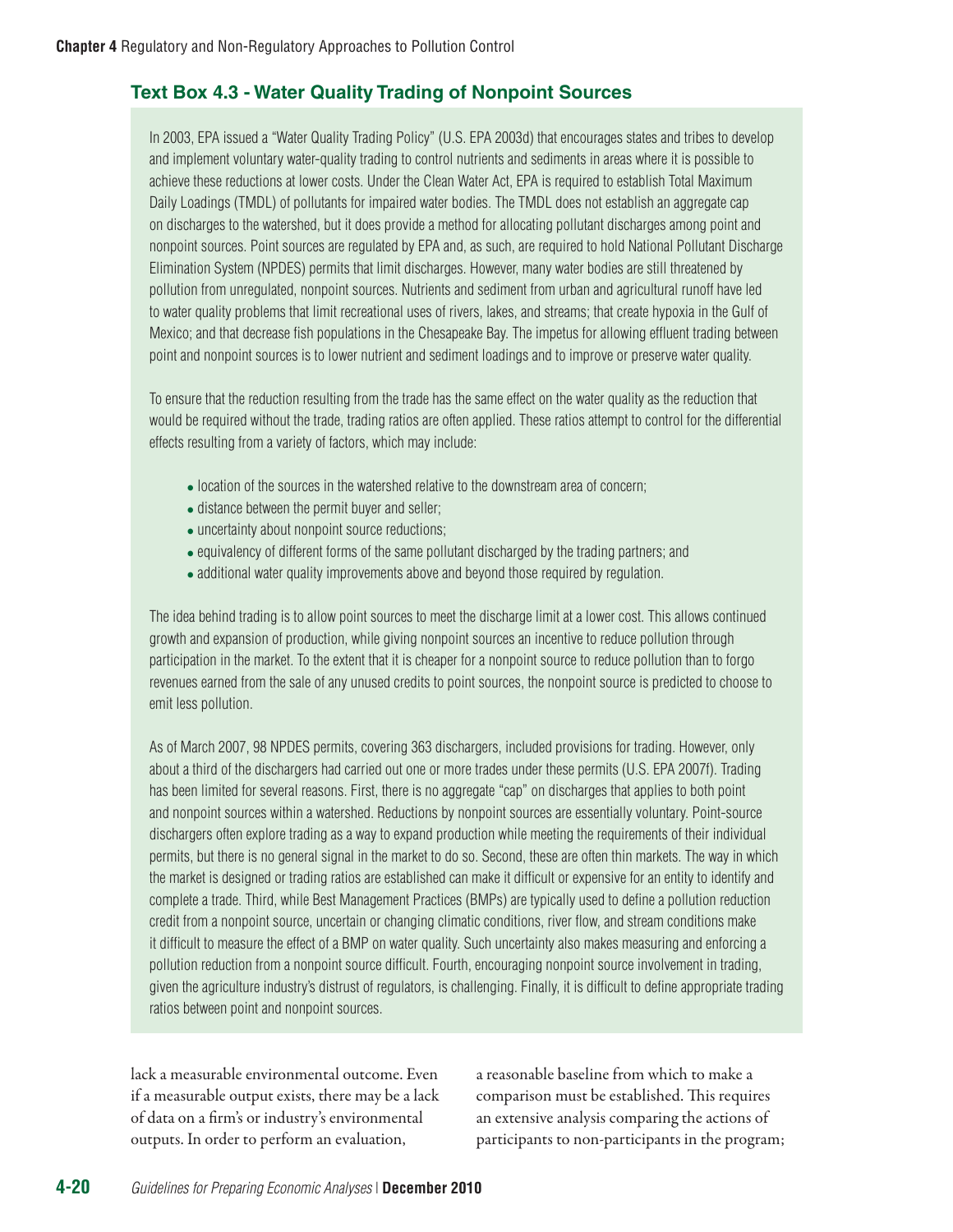such data is likely difficult and costly to obtain.<sup>44</sup> Any economic evaluation of voluntary programs should net out pollution abatement activities that would have occurred even if the voluntary program were not in place. Some of these evaluation obstacles can be overcome if voluntary approaches use more defined and detailed goal setting and require more complete data collection and reporting from the outset.<sup>45</sup>

The economic literature evaluating the efficacy of voluntary programs is decidedly mixed. The vast majority of existing empirical studies focus on a few large, multi-sector voluntary programs such as 33/50, Green Lights, and Energy Star. For these programs, there is some evidence of success in reducing participant emissions. However, studies generally fail to account for non-program factors such as the ability to count reductions that occurred prior to the start of the program; to compare reductions relative to a baseline counterfactual may overstate these reductions. Researchers have been less successful in demonstrating that voluntary programs have led to greater emission reductions than would have occurred without the program in place. One thread of literature points to the positive impact of a regulatory threat on voluntary program effectiveness. When the threat of regulation is weak, abatement levels are likely to be lower. However, when the threat of regulation is strong, levels achieved are closer to those under optimal regulatory action.

# **4.7 Measuring the Effectiveness of Regulatory or Non-Regulatory Approaches**

Several policy criteria should be considered when evaluating the success of regulatory or nonregulatory approaches. These include environmental effectiveness; economic efficiency; savings in administrative, monitoring and enforcement costs; inducement of innovation; and increased

environmental awareness. In many cases, analysis of these factors will make evident the particular advantages of one or more market-based incentive approaches over command-and-control regulation. While a formal analysis may not be required when considering the implementation of a non-regulatory approach, these factors are still important to consider. According to recent reviews (Harrington et al. 2004, and Goulder and Parry 2008) it is unlikely that any one policy will dominate on all of these factors. However, in many areas an incentive policy, if available, can be more cost-effective than a competing command-and-control policy.

 In determining the effectiveness of a policy approach, policy makers should consider the following factors and questions:

- Environmental Effectiveness: Does the policy instrument accomplish a measurable environmental goal? Does the policy instrument result in general environmental improvements or emission reductions? Does the approach induce firms to reduce emissions by greater amounts than they would have in the absence of the policy?
- Economic Efficiency: How closely does the approach approximate the most efficient outcome? Does the policy instrument reach the environmental goal at the lowest possible cost to firms and consumers?
- Reductions in Administrative, Monitoring, and Enforcement Costs: Does the government benefit from reductions in costs? How large are these cost savings compared to those afforded by other forms of regulation?
- Environmental Awareness and Attitudinal Changes: In the course of meeting particular goals, are firms educating themselves on the nature of the environmental problem and ways in which it can be mitigated? Does the promotion of firm participation or compliance affect consumers' environmental awareness or priorities and result in a demand for greater emissions reductions?
- Inducement of Innovation: Does the policy instrument lead to innovation in

<sup>44</sup> See Chapter 5 for a discussion of baselines and specifically Section 5.7 for a discussion of behavioral responses.

<sup>45</sup> See Segerson and Miceli (1998); Khanna and Damon (1999); National Research Council (2002); Segerson and Wu (2006); Morgenstern and Pizer (2007); and Brouhle, Griffiths, and Wolverton (2009).